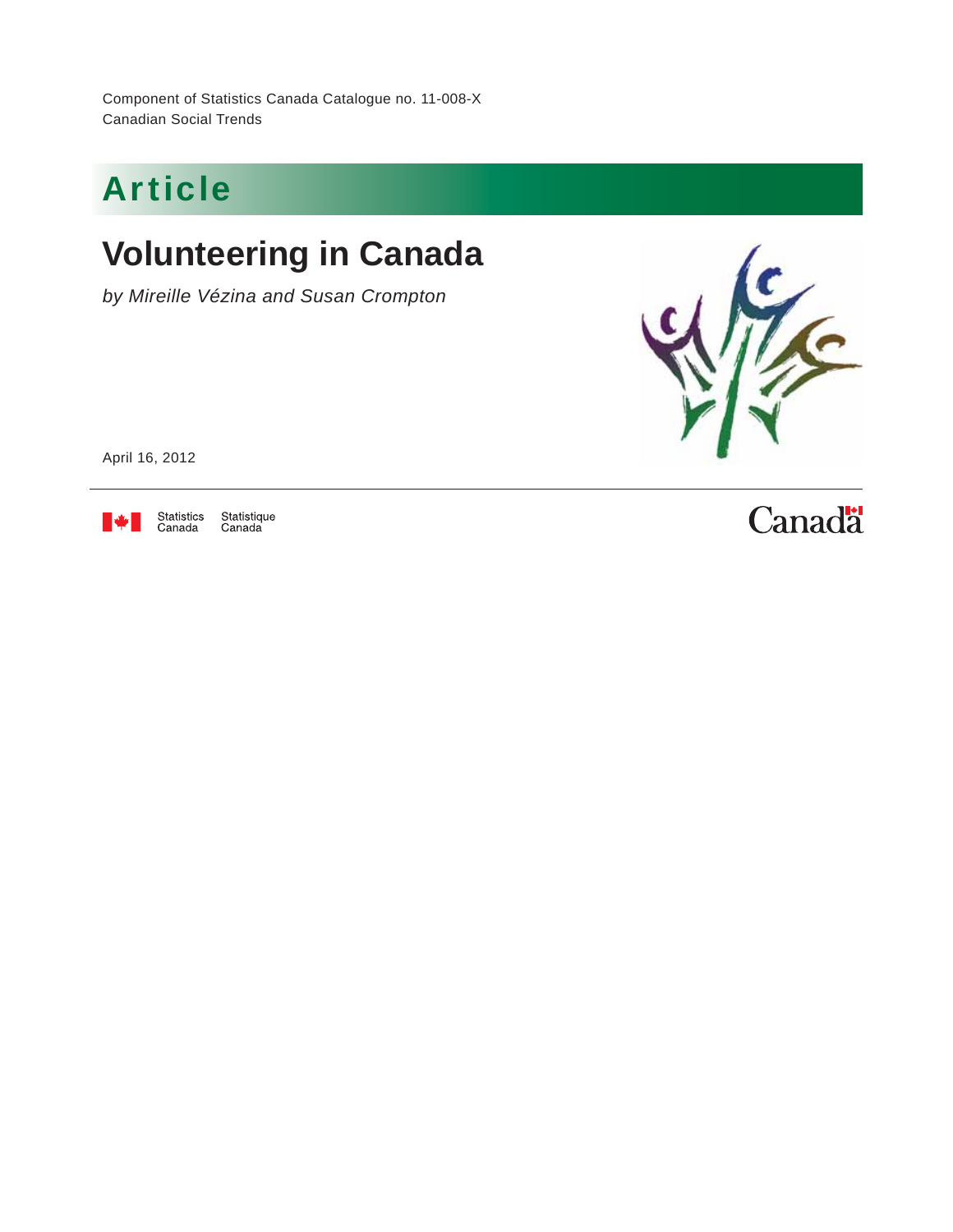### Standard symbols for Statistics Canada

The following standard symbols are used in Statistics Canada publications:

- . not available for any reference period
- .. not available for a specific reference period
- … not applicable
- 0 true zero or a value rounded to zero
- $0<sup>s</sup>$ value rounded to 0 (zero) where there is a meaningful distinction between true zero and the value that was rounded
- p preliminary
- r revised
- x suppressed to meet the confidentiality requirements of the Statistics Act
- $E$  use with caution
- F too unreliable to be published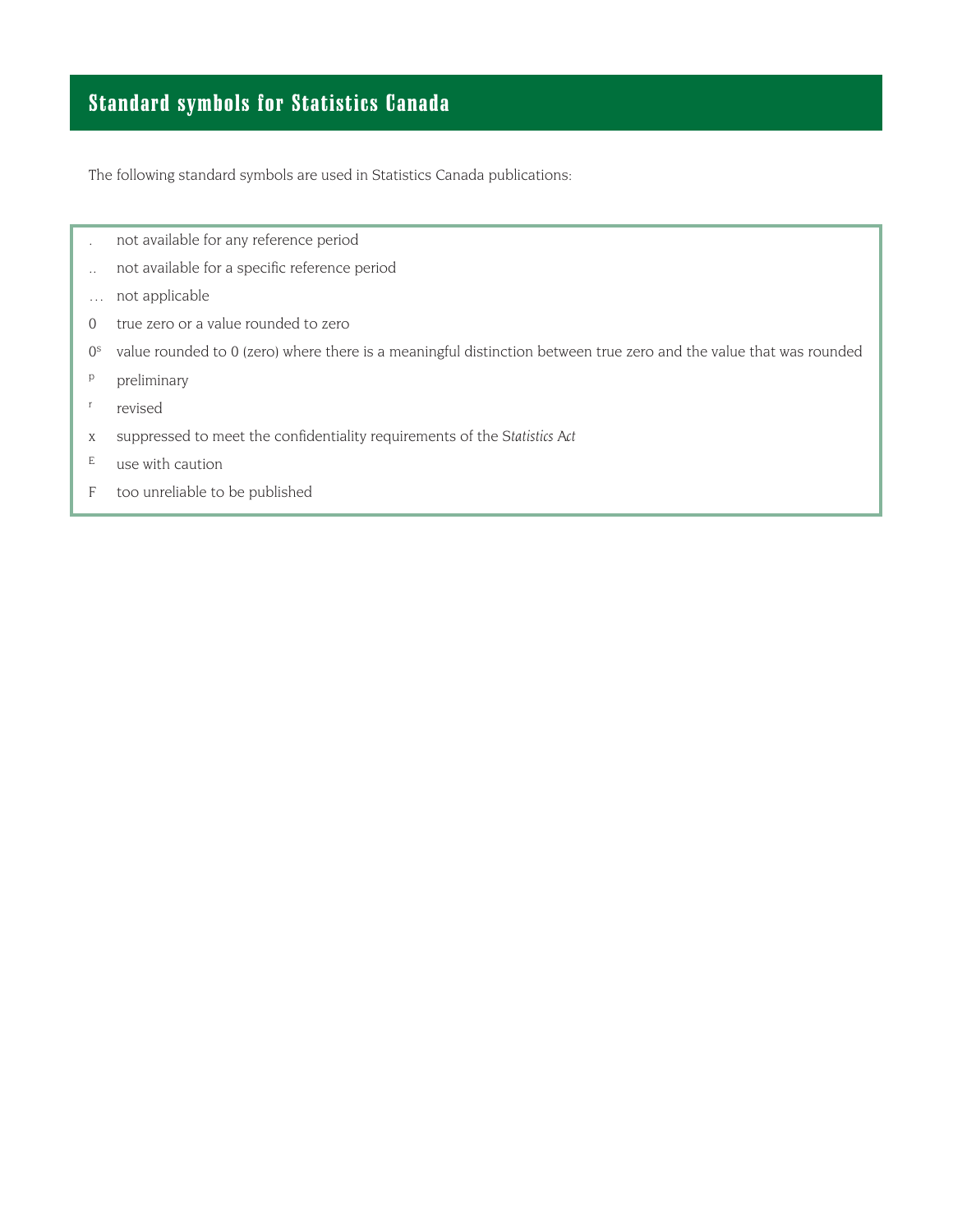# Volunteering in Canada

*by Mireille Vézina and Susan Crompton*

#### **Introduction**

In 2010, about one-half of Canadians contributed their time, energy and skills to groups and organizations such as charities and non-profits. They provided leadership on boards and committees; canvassed for funds; provided advice, counselling or mentoring; visited seniors; prepared and delivered food; served as volunteer drivers; advocated for social causes; coached children and youth. In short, they shaped their communities and enabled non-profit organizations to deliver programs and services to millions of their fellow Canadians.

This volunteer work is important not only to individual volunteers but to Canadian society as a whole. For example, according to the 2011 United Nations State of the World's Volunteerism Report, "...volunteerism benefits both society at large and the individual volunteer by strengthening trust, solidarity and reciprocity among citizens, and by purposefully creating opportunities for participation."<sup>1</sup>

This article presents information about the volunteer activities of Canadians during the 12-month period preceding the 2010 Canada Survey of Giving, Volunteering and Participating (CSGVP). It discusses the rates of volunteering, the number of hours dedicated by Canadians and the types of organizations they support. It describes the key socioeconomic characteristics of volunteers in general, and then takes a brief look at the "top volunteers" who contribute hundreds of hours to charitable organizations. Next, the article examines the types of volunteer activities Canadians engage in, how they become involved, their motivations for volunteering, and the barriers preventing them from doing more volunteering. The article concludes by looking at the informal volunteering that goes on every day when Canadians help their family, friends and neighbours directly.

For more information on the data and for definitions of the different concepts used in this article, see "What you should know about this study."

#### **Number of volunteers growing faster than Canada's population**

Over 13.3 million people—accounting for 47% of Canadians aged 15 and over—did volunteer work in 2010. They devoted almost 2.07 billion hours to their volunteer activities: a volume of work that is equivalent to just under 1.1 million full-time jobs (Table 1).

The number of volunteers in 2010 was significantly greater than in earlier years. The 13.3 million people who volunteered marked an increase of 6.4 % over 2007 and of 12.5% over 2004. In comparison, the rate of growth recorded for the general population aged 15 and over was 8.4% between 2004 and 2010.

While the increase in the number of volunteers continued the upward trend observed since 2004, the number of hours dedicated to volunteer work plateaued. After rising about 4% between 2004 and 2007, the total number of volunteer hours logged in 2010 remained essentially unchanged from 2007, at just under 2.07 billion.

Many Canadians become involved in volunteering because people they know are doing it. In 2010, 43% of volunteers said they did their volunteer work as part of a group project with friends, neighbours or co-workers; another 25% said they had joined members of their immediate family in their volunteer work. These proportions are essentially the same as those recorded in 2007 and 2004.

With the increasing use of the Internet for multiple purposes, one would expect to see more online volunteer activity than in previous survey years. In 2010, 14% of volunteers said they had sought out volunteering opportunities through the Internet, up from 10% in 2007 and 8% in 2004. And one-quarter of volunteers (25%) used the Internet to conduct activities on behalf of nonprofit and charitable organizations, compared with 23% in 2007 and 20% in 2004. The Internet may prove a more valuable source of recruitment than these figures suggest—Canadian researchers have found that moderate Internet users recorded higher volunteer rates and more volunteer hours than non-users, even after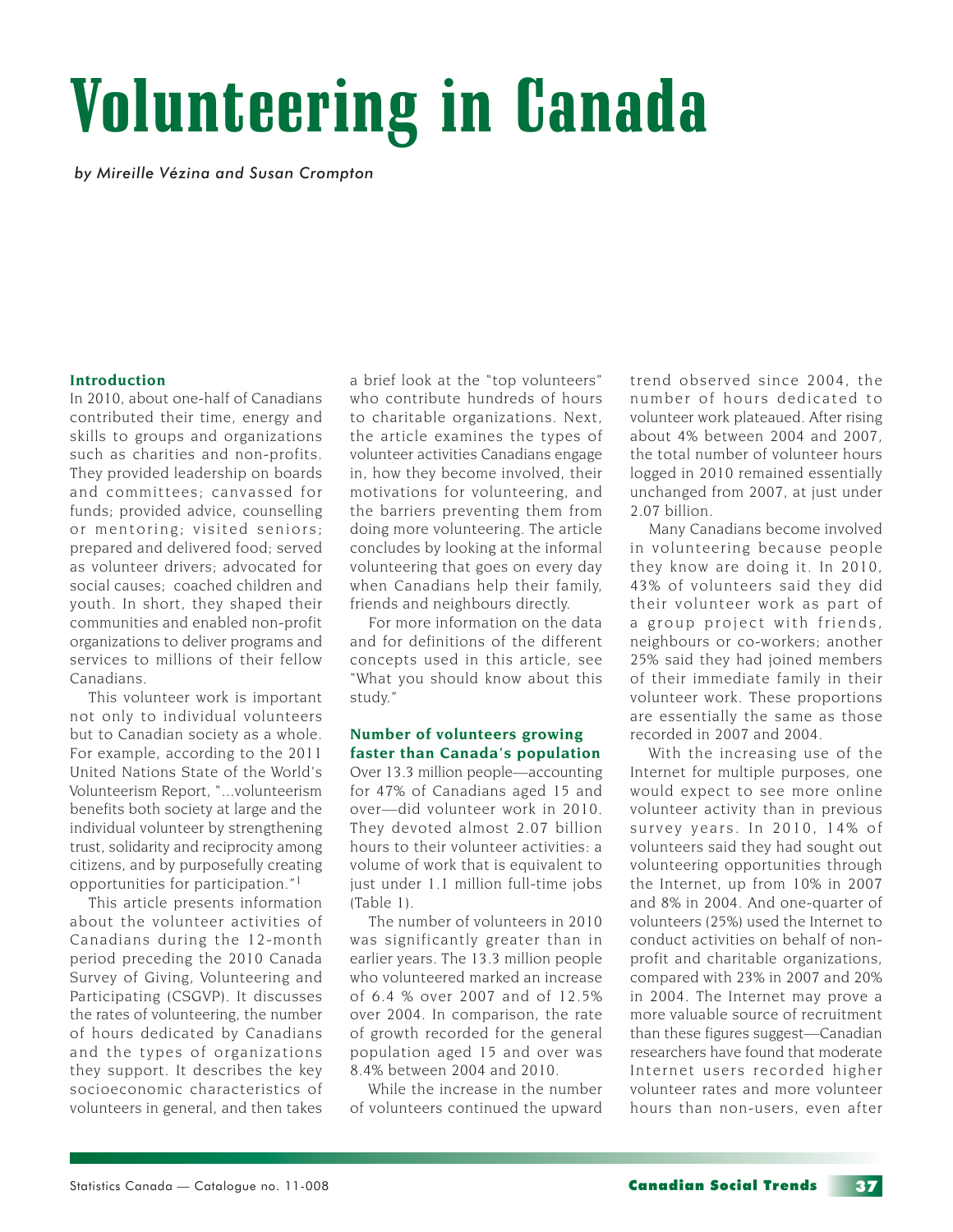#### What you should know about this study

This study is based on data from the Canada Survey of Giving, Volunteering and Participating (CSGVP), which was conducted on a sample of persons aged 15 and over, totalling 15,482 respondents in 2010 and 21,827 respondents in 2007.

#### **Definitions**

#### **Volunteers**

Persons aged 15 and over who did any activities without pay on behalf of a group or organization, at least once in the 12 months preceding the survey. This includes any unpaid help provided to schools, religious organizations, sports or community associations.

#### **Top volunteers**

Top volunteers are defined as the 25% of volunteers who contributed the most hours. In 2010, these people volunteered 161 hours or more in the 12 months preceding the survey.

#### **Average annual volunteer hours**

This is the average number of hours volunteers gave of their time on behalf of a group or organization in the 12 months preceding the survey. It is not the average over the entire population.

#### **Helping others directly/informal volunteering**

This refers to helping people on one's own, that is, not through a group or organization, in the 12 months preceding the survey. It includes help given to friends, neighbours and relatives, but excludes help given to a person living in one's household.

#### **Table 1 Volunteer rate and volunteer hours, population aged 15 and over, 2004, 2007 and 2010**

|                                                          | 2010      | 2007      | 2004      |
|----------------------------------------------------------|-----------|-----------|-----------|
| Volunteer rate                                           |           |           |           |
| Total population (thousands)                             | 28,285    | 27,069‡   | 26,093‡   |
| Number of volunteers (thousands)                         | 13,282    | 12,478‡   | 11,809‡   |
| Volunteer rate (percentage)                              | 47        | 46        | 45‡       |
| <b>Volunteer hours</b>                                   |           |           |           |
| Total annual volunteer hours (millions)                  | 2,068     | 2,067     | 1,983     |
| Full-time year-round job equivalents <sup>1</sup> (jobs) | 1,077,083 | 1,076,673 | 1,033,019 |
| Average annual volunteer hours (hours)                   | 156       | 166       | 168‡      |
| Median annual volunteer hours (hours)                    | 55        | 56        | 61        |

1. Assuming 40 hours of work per week for 48 weeks.

Source: Statistics Canada, Canada Survey of Giving, Volunteering and Participating, 2004, 2007 and 2010.

controlling for sociodemographic characteristics such as age, sex, education and presence of children.<sup>2</sup>

#### **Most of the work done by few volunteers**

A small proportion of volunteers do most of the work (Chart 1). In fact in 2010, 10% of volunteers accounted

for 53% of all volunteer hours given to non-profit and charitable organizations. They dedicated more than 390 hours to their volunteer activities, the equivalent of at least 10 weeks in a full-time job.<sup>3</sup>

Another 15% of volunteers logged between 161 and 390 hours, corresponding to between 4 and almost 10 full-time weeks of unpaid work; they contributed 24% of the total hours devoted to volunteer work in 2010.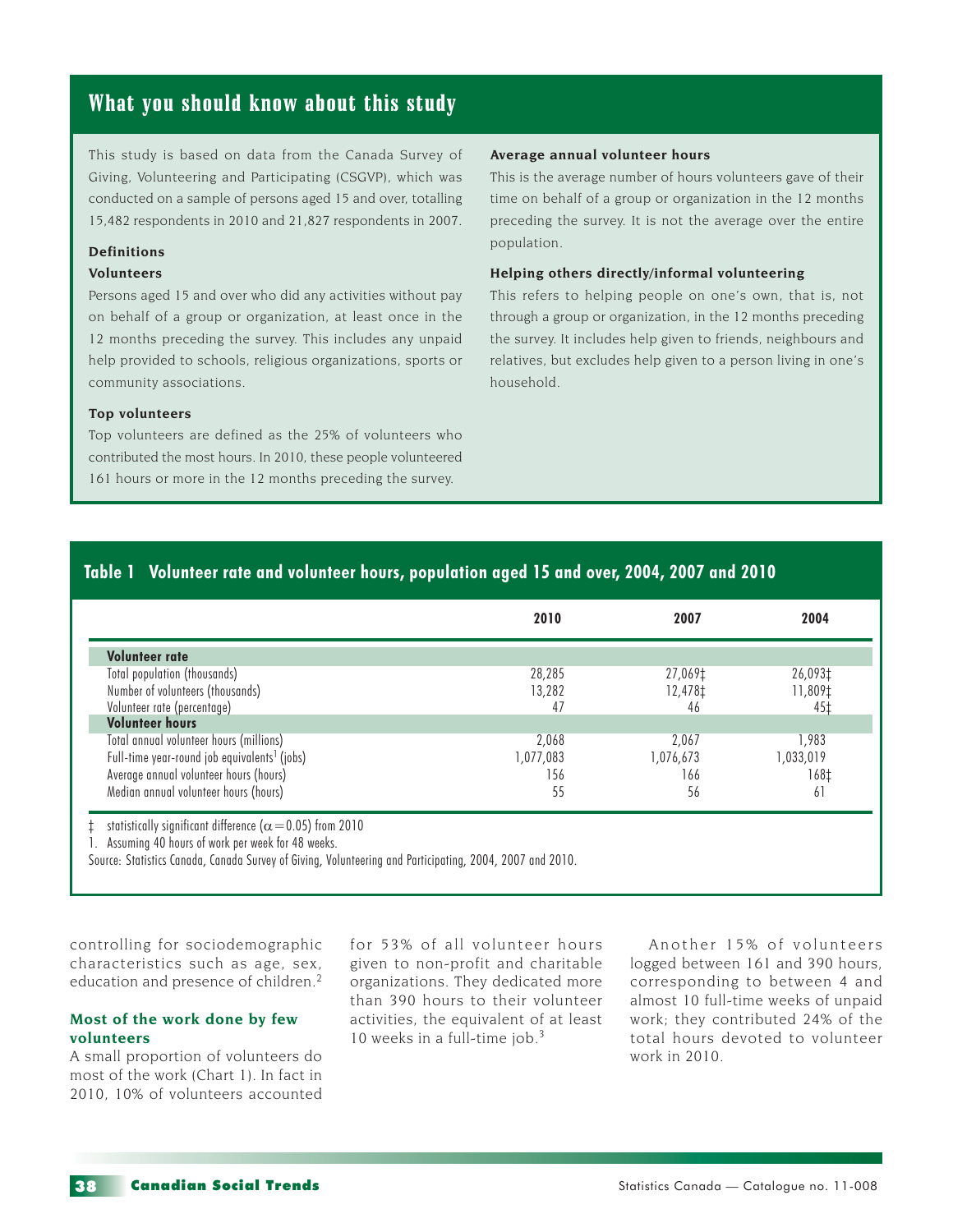#### **Chart 1 Distribution of volunteers and of total volunteer hours, by number of hours contributed, volunteers aged 15 and over, 2010**







#### **Sports and recreation and social services sectors get the most support**

Non-profit and charitable organizations support an enormous variety of causes, ranging from universal issues like heart disease or homelessness to specific questions mainly relevant to the local community. But some subjects attract more volunteers than others. In 2010, 12 % of people aged 15 and over did volunteer work for sports and recreation organizations and 12% for non-profit organizations providing social services; 10% devoted their time and energy to associations engaged in education and research, another 9% to religious organizations, and 6% to those supporting health issues (Chart 2).

About 66% of volunteer hours went to the non-profit and charitable organizations working in these five areas (Chart 2). Organizations associated with sports and recreation accounted for 19% of volunteer hours, those providing social services for 18% and religious organizations for 15%. Non-profits involved in education and research received 9% of volunteer hours and health organizations received 5%.

When examining the average number of hours people donated to organizations in each category, a slightly different result presents itself. Volunteers dedicated more than 100 hours, on average, to sports and recreation (120 hours), religion (117 hours) and social services (116 hours). But they gave only about half as many hours to education and research associations (66 hours) and to health-related organizations (58 hours) (Chart 3). Between 2007 and 2010, there were no statistically significant changes in the average number of volunteer hours reported for the various types of organizations.

Most volunteers devoted their energies to only one or two nonprofit or charitable associations. One-half of volunteers (50%) had worked for one organization, 28% for two, and the remaining 22% for more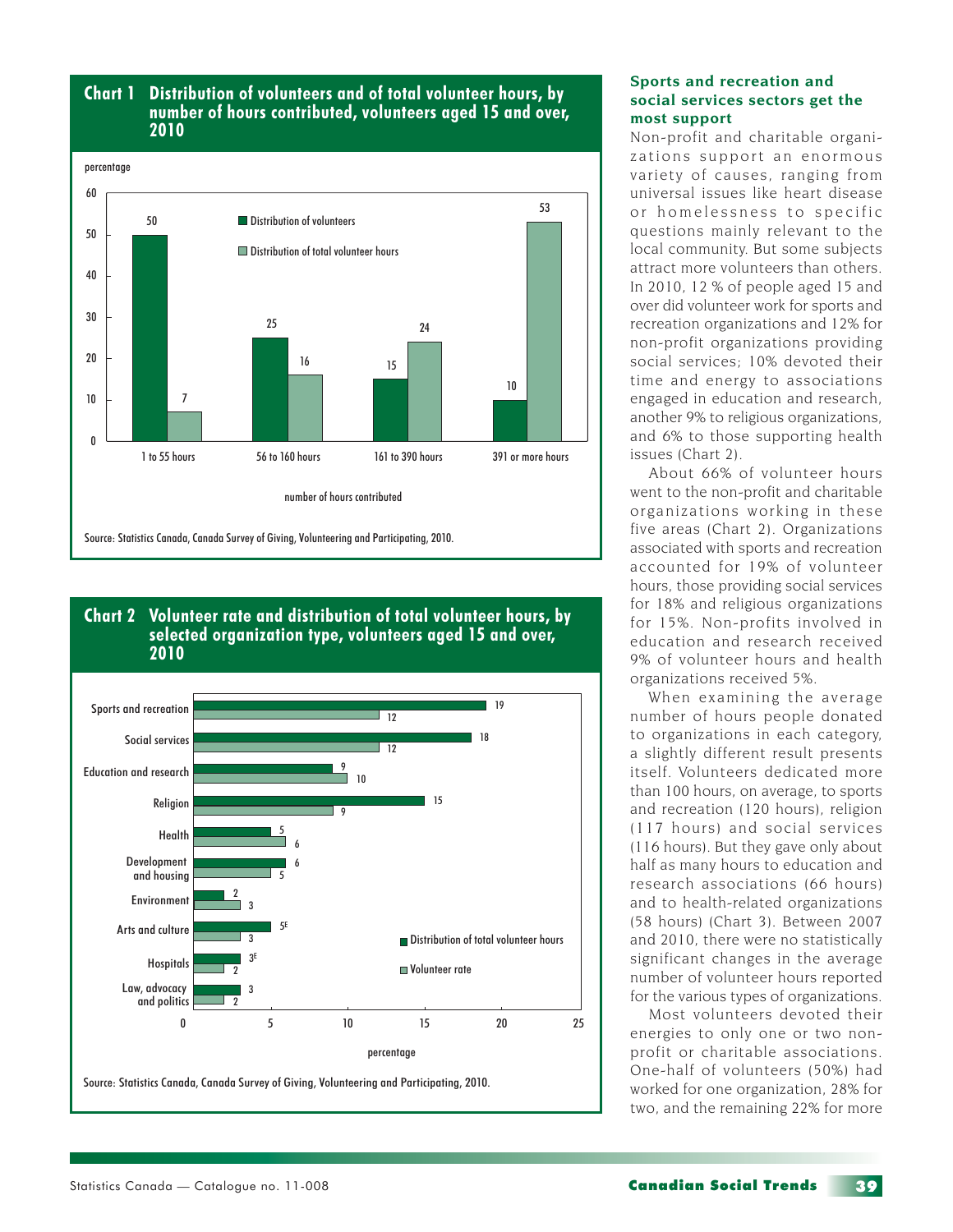

#### **Chart 3 Average volunteer hours, by selected organization type, volunteers aged 15 and over, 2007 and 2010**

than two. However, volunteers did not divide their time equally among multiple organizations: in 2010, 76% of volunteers' hours were given to their main organization (that is, the organization for which they reported the most hours). This proportion was essentially the same as that reported in 2007 and in 2004.

#### **Likelihood of volunteering depends partly on life stage**

In 2010, almost 1 in 2 Canadians (47%) volunteered their time. energy and skills to non-profit and charitable organizations. But a person's probability of volunteering changes considerably across their life course, because their interests and obligations as a teenager are quite different from those they have later in life as a working parent and as a retired empty-nester. These different life stages affect the decision to volunteer in different ways. <sup>4</sup> Differences between age groups may also reflect, to some extent, generational or cohort differences.

Although volunteers' demographic and socioeconomic characteristics are discussed separately below, many are related to each other and interact in predictable ways; for example, income increases with education and marital status changes with age.

#### **Age**

In general, younger Canadians are more likely to volunteer than older Canadians. Well over one-half of people aged 15 to 24 (58%) and 35 to 44 (54%), and close to one-half of those aged 25 to 34 (46%), reported doing volunteer work in 2010. In comparison, pre-retirees aged 55 to 64 had a volunteer rate of 41% in 2010 and seniors recorded a rate of 36% (Table 2). Adults aged 25 to 34 were the only age group to record an increase in volunteerism between 2007 and 2010.

While younger Canadians are more likely to volunteer, they devote fewer hours to their volunteer work. On average, youths aged 15 to 24 (130 hours) and younger adults aged 25 to 34 (109 hours) recorded only about one-half as many hours as seniors (223 hours). Average volunteer hours in 2010 remained unchanged for each age group compared to 2007.

At first glance, the inverse relationship between volunteer rates and average volunteer hours for young people and for seniors may seem contradictory. However, the youth volunteer rate may be influenced by the requirement in some school districts to perform community service in order to graduate from high school; since many teens already lead busy lives, it is easy to see why their rates may be high while their average hours are low.<sup>5</sup> In contrast, seniors' lower rate is partly due to the large number of people in this age group who do not volunteer due to illness or poor health,<sup>6</sup> although seniors who are healthy devote a lot of time to volunteering.

#### **Marital status**

Single Canadians who had never been married were the most likely to have done volunteer work in 2010, at 51%, compared to 47% of people in married or common-law couples. Widows and widowers were least likely to have volunteered (32%), reflecting the fact that they are mainly an older population. However, single volunteers devoted less time than volunteers in couples, at 134 hours versus 160 hours on average (Table 2).

#### **Education**

Previous research has consistently found that education plays a highly significant role in volunteering.<sup>7</sup> The 2010 CSGVP data confirm that people with a university education are much more likely to volunteer than those with less education. In 2010, 58% of adults with a university degree reported doing volunteer work, compared with 37% of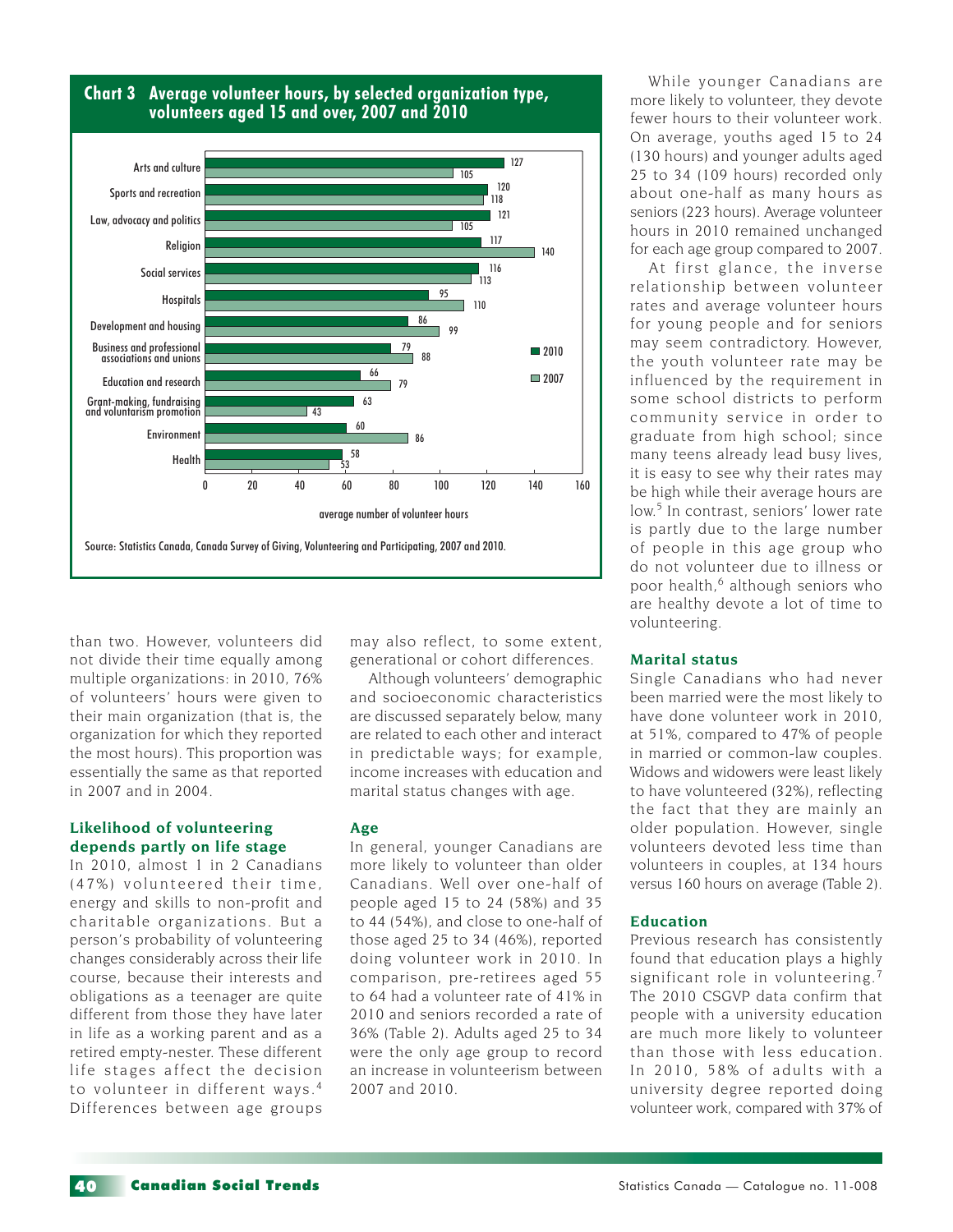#### **Table 2 Volunteer rate, average and median annual volunteer hours, by personal and economic characteristics, population aged 15 and over, 2004, 2007 and 2010**

|                                      | Volunteer rate |            |                 | Average annual<br>volunteer hours <sup>1</sup> |         |                  | Median annual<br>volunteer hours <sup>1</sup> |                 |      |
|--------------------------------------|----------------|------------|-----------------|------------------------------------------------|---------|------------------|-----------------------------------------------|-----------------|------|
|                                      | 2010           | 2007       | 2004            | 2010                                           | 2007    | 2004             | 2010                                          | 2007            | 2004 |
|                                      |                | percentage |                 | hours                                          |         |                  |                                               |                 |      |
| Total                                | 47             | 46         | 45 <sub>‡</sub> | 156                                            | 166     | 168              | 55                                            | 56              | 61   |
| Age group                            |                |            |                 |                                                |         |                  |                                               |                 |      |
| 15 to 24 years †                     | 58             | 58         | 55              | 130                                            | 138     | 139              | 50                                            | 41              | 50   |
| 25 to 34 years                       | $46*$          | $40*$      | $42*$           | 109                                            | 133     | 137 <sub>‡</sub> | 35                                            | 45 <sup>E</sup> | 50   |
| 35 to 44 years                       | 54             | $52*$      | $51*$           | 136                                            | 158     | 152              | 50                                            | 52              | 60   |
| 45 to 54 years                       | $45*$          | 48*        | $47*$           | $167*$                                         | $170*$  | $177*$           | 60                                            | 66              | 71   |
| 55 to 64 years                       | $41*$          | $40*$      | $42*$           | $201*$                                         | $205*$  | $202*$           | 80                                            | 75              | 80   |
| 65 years and over                    | $36*$          | $36*$      | $32*$           | $223*$                                         | $218*$  | $245*$           | 100                                           | 100             | 119  |
| 65 to 74 years                       | $40*$          | $40*$      | $39*$           | $235*$                                         | $216*$  | $250*$           | 100                                           | 100             | 120  |
| 75 years and over                    | $31*$          | $29*$      | $23*$           | $198*$                                         | $222*$  | 234*             | 87                                            | 100             | 102  |
| Sex                                  |                |            |                 |                                                |         |                  |                                               |                 |      |
| Men †                                | 46             | 45         | 44              | 153                                            | 168     | 168              | 52                                            | 59              | 60   |
| Women                                | 48             | 47         | $47*$           | 158                                            | 164     | 168              | 60                                            | 55              | 64   |
| <b>Marital status</b>                |                |            |                 |                                                |         |                  |                                               |                 |      |
| Married or common law t              | 47             | 47         | 46              | 160                                            | 168     | 172              | 60                                            | 60              | 67   |
| Single, never married                | $51*$          | 48         | 48              | $134*$                                         | 153     | $148*$           | 50                                            | 47              | 51   |
| Separated or divorced                | $42*$          | $39*$      | $43*$           | 183                                            | 196     | 199              | 64                                            | 62              | 65   |
| Widow or widower                     | $32*$          | $31*$      | $28*$           | 204                                            | 179     | 201              | 80                                            | 86              | 104  |
| <b>Level of education</b>            |                |            |                 |                                                |         |                  |                                               |                 |      |
| Less than high school diploma +      | 37             | 39         | 37              | 147                                            | 136     | 140              | 46                                            | 40              | 48   |
| Graduated from high school           | $43*$          | 42         | $42*$           | 158                                            | 159     | 161              | 52                                            | 60              | 62   |
| Some postsecondary                   | $54*$          | $50*$      | $50*$           | 190                                            | 138     | 166              | 50                                            | 53              | 66   |
| Postsecondary diploma or certificate | $45*$          | $47*$      | $47*$           | 140                                            | $168*+$ | $172*1$          | 50                                            | 57              | 61   |
| University degree                    | 58*            | $57*$      | $59*$           | 160                                            | $187*$  | $180*$           | 70                                            | 75              | 72   |
| <b>Labour force status</b>           |                |            |                 |                                                |         |                  |                                               |                 |      |
| Employed +                           | 50             | 50         | 50              | 139                                            | 150     | 152              | 50                                            | 52              | 60   |
| Unemployed                           | $34*$          | $38*$      | $42*$           | 132                                            | 205     | $235*$           | 75                                            | 98E             | -F   |
| Not in the labour force              | $44*$          | $44*$      | $43*$           | $189*$                                         | $190*$  | $199*$           | 60                                            | 60              | 75   |
| <b>Household income</b>              |                |            |                 |                                                |         |                  |                                               |                 |      |
| Less than \$20,000 +                 | 33             | 31         | 30              | 161                                            | 200     | 177              | 50                                            | 52              | 59   |
| \$20,000 to \$39,999                 | 36             | $36*$      | $37*$           | 186                                            | 183     | 175              | 60                                            | 58              | 66   |
| \$40,000 to \$59,999                 | $42*$          | $44*$      | $45*$           | 164                                            | $153*$  | 184              | 55                                            | 55              | 64   |
| \$60,000 to \$79,999                 | $51*$          | $47*$      | $48*$           | 161                                            | 173     | 168              | 54                                            | 60              | 60   |
| \$80,000 to \$99,999                 | $51*$          | $52*$      | $51*$           | 142                                            | $161*$  | 151              | 60                                            | 56              | 60   |
| \$100,000 and over                   | $57*$          | $60*$      | $60*$           | 143                                            | $155*$  | 155              | 53                                            | 56              | 62   |
| \$100,000 to \$119,999               | $54*$          | $56*$      | $58*$           | 157                                            | 156     | 153              |                                               | 55              | 64   |
| \$120,000 and over                   |                |            | $61*$           | $136*$                                         | $154*$  |                  | 60                                            |                 |      |
|                                      | $58*$          | $62*$      |                 |                                                |         | 157              | 50                                            | 56              | 62   |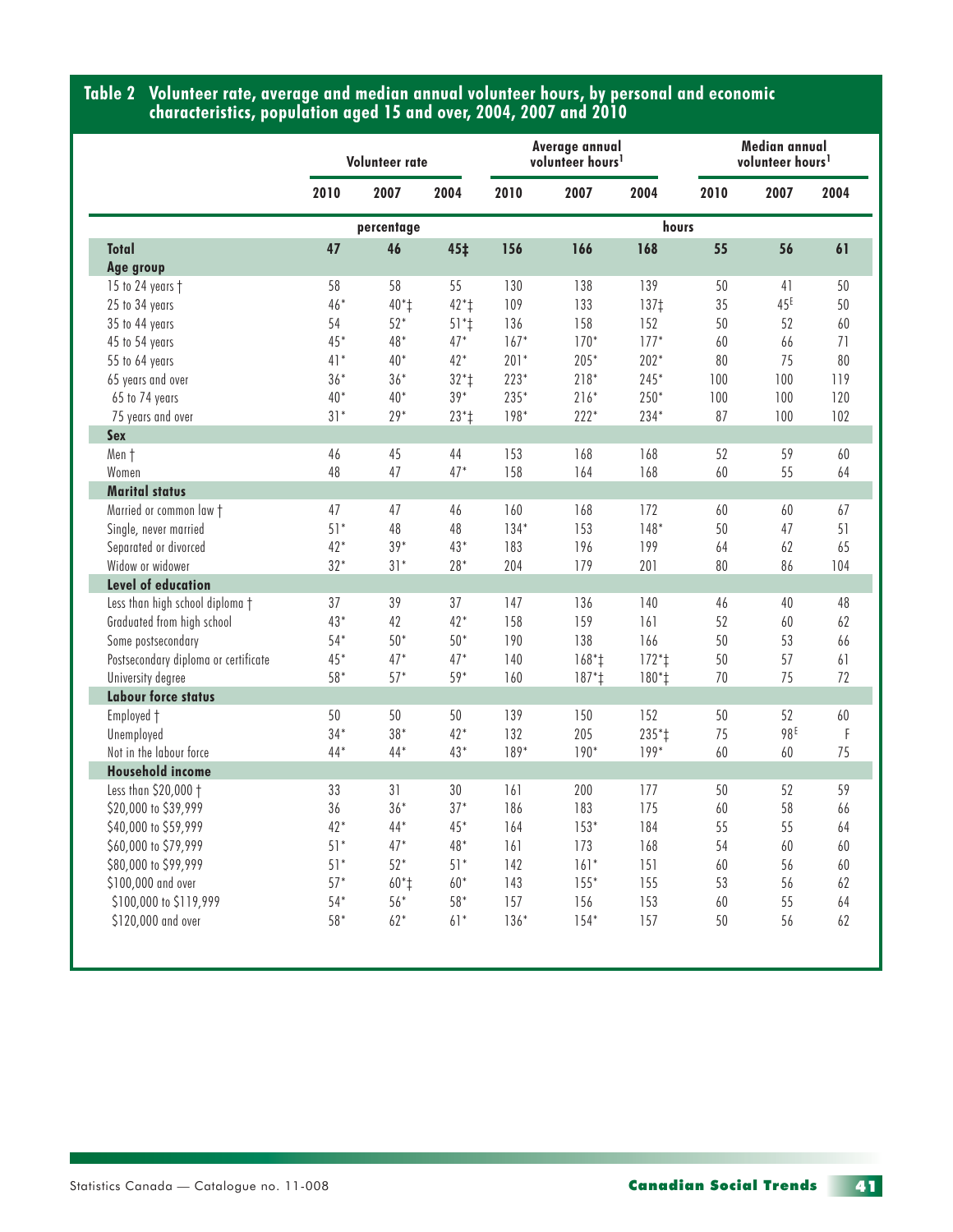#### **Table 2 Volunteer rate, average and median annual volunteer hours, by personal and economic characteristics, population aged 15 and over, 2004, 2007 and 2010 (continued)**

|                                                | Volunteer rate |       | Average annual<br>volunteer hours <sup>1</sup> |        |        | Median annual<br>volunteer hours <sup>1</sup> |      |                 |      |
|------------------------------------------------|----------------|-------|------------------------------------------------|--------|--------|-----------------------------------------------|------|-----------------|------|
|                                                | 2010           | 2007  | 2004                                           | 2010   | 2007   | 2004                                          | 2010 | 2007            | 2004 |
|                                                | percentage     |       |                                                | hours  |        |                                               |      |                 |      |
| Presence of children in household <sup>2</sup> |                |       |                                                |        |        |                                               |      |                 |      |
| No children in household †                     | 41             | 39‡   | 40                                             | 175    | 184    | 191                                           | 62   | 64              | 70   |
| Pre-school aged children only                  | 45             | 41    | 43                                             | $87*$  | $110*$ | $125*$                                        | 27   | 35 <sup>E</sup> | 40   |
| Both pre-school and school-aged children       | $56*$          | $54*$ | $53*$                                          | $122*$ | 147*   | $141*$                                        | 44   | $54^E$          | 50   |
| School-aged children only                      | $59*$          | $62*$ | $59*$                                          | $146*$ | $153*$ | 142*                                          | 55   | 52              | 60   |

reference group

statistically significant difference ( $\alpha$  = 0.05) from reference group

 $\ddagger$  statistically significant difference ( $\alpha$  = 0.05) from 2010

1. Estimates of average and median volunteer hours are calculated for volunteers only.

2. "Pre-school aged" is defined as ages 0 to 5, while "school-aged" is defined as ages 6 to 17. "Both pre-school and school-aged children" indicates the presence in the household of at least one child from each age range (i.e., at least one child aged 0 to 5 and at least one child aged 6 to 17).

Note: Percentages may not add to 100 due to rounding.

Source: Statistics Canada, Canada Survey of Giving, Volunteering and Participating, 2004, 2007 and 2010.

those without a high school diploma and 43% of high school graduates. These volunteer rates were effectively the same as those observed in 2007. However, the average number of hours dedicated to volunteer work stabilized or declined over the period: for high school graduates, average hours remained steady, while for both volunteers with university degrees and those with college diplomas, average hours fell by almost 30 hours.

#### **Income**

Education and income are strongly related, so it is no surprise that the volunteer rate rises as household income increases. For instance, 33% of those with household incomes under \$20,000 did some volunteer activity in 2010; this percentage rose with each income level to reach 58% for people with incomes of \$120,000 or more. On the other hand, lowerincome volunteers did an average of 161 hours of volunteer work in 2010, 18% more than the highest income volunteers (136 hours). All these figures were unchanged from 2007 (Table 2).

#### **Labour force status**

Employed Canadians have higher rates of volunteering. In 2010, 50% of employed Canadians did some volunteering, compared with 34% of the unemployed and 44% of people who were not in the labour force (this group includes retirees, stayat-home parents and most students). This finding is partly related to age, since the majority of workers are in the age range in which about 1 in 2 Canadians are volunteers (25 to 54 years). However, the time demands of their jobs may explain why employed volunteers recorded significantly fewer volunteer hours than those not in the labour force, at 139 hours versus 189 hours. These rates of volunteering and average hours of volunteer work showed no substantive change from 2007.

#### **Having school-aged children in the household**

Another factor that considerably increased the likelihood a person did volunteer work was having school-aged children (6 to 17 years) in the household. Many schoolaged children draw their parents into volunteer work because they participate in school and after-school activities that probably would not exist without parental involvement.<sup>8</sup> The CSGVP confirms that parents who have school-aged children at home (59%), or who have both older and younger children (56%), had significantly higher rates of volunteering than people without any children at home (41%). On the other hand, volunteers without children at home devoted about 30 more hours to their volunteer activities (175 hours) than parents with school-aged children in the household (146 hours). An increase in the volunteer rate for Canadians without children at home (from 39% to 41%) was the only significant change to occur between 2007 and 2010 (Table 2).

In summary, rates of volunteerism remained fairly stable across the various population characteristics from 2007 to 2010. Similarly, the average number of hours volunteers devoted to their work did not change much, regardless of their demographic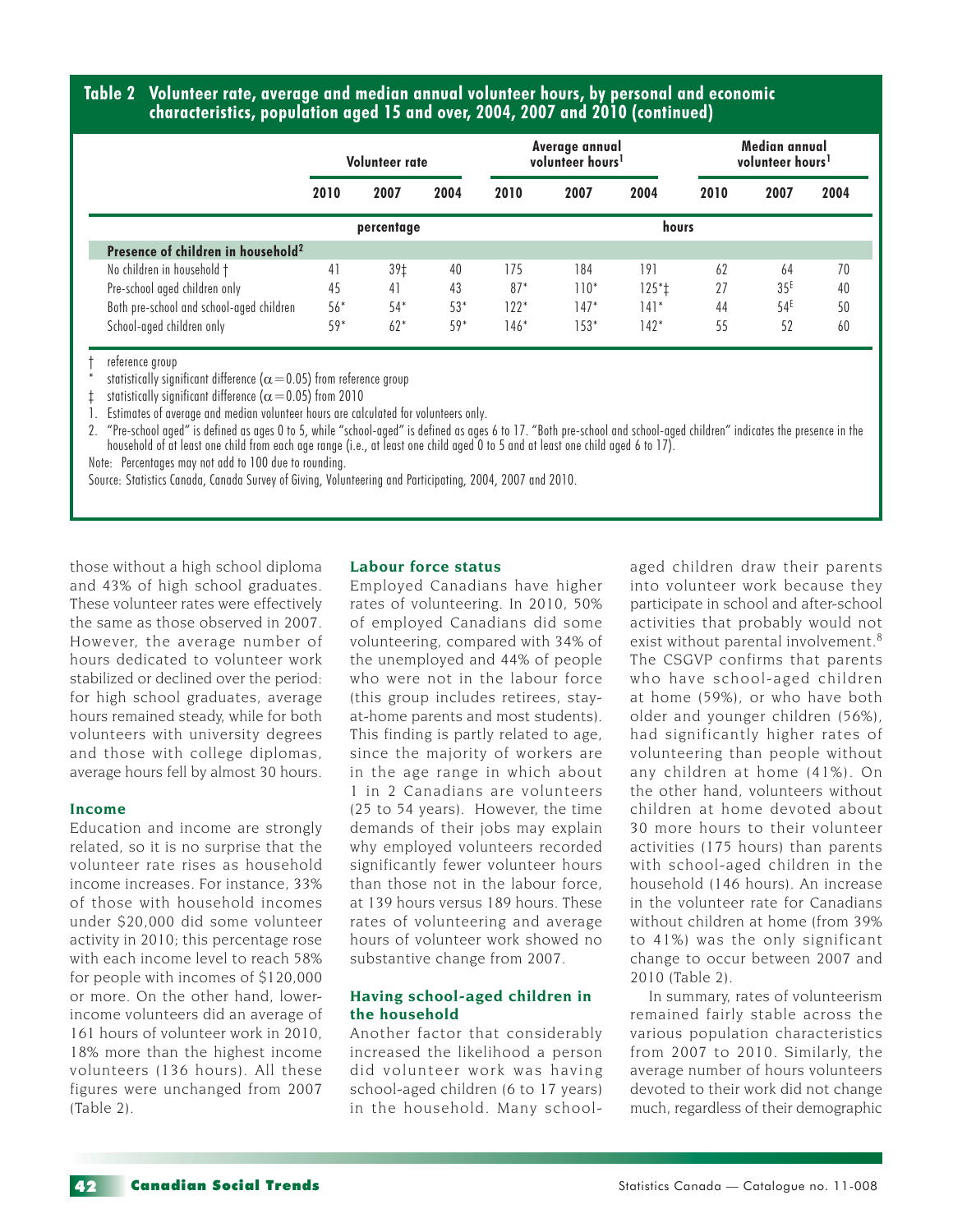and socio-economic characteristics. However, a fairly consistent pattern of voluntary behaviour can be observed: within the groups having higher rates of volunteering, people generally dedicate fewer hours to their volunteer activities.

#### **Top volunteers more likely to be university graduates or actively religious**

Top volunteers are the people on whom charitable and non-profit organizations rely most heavily. They are the people who are deeply committed and who dedicate the

greatest number of hours to their volunteer work. Top volunteers are the 25% of volunteers (and the 12% of Canadians) who spent 161 hours or more on volunteer activities during the twelve months preceding the 2010 survey. Put differently, this amount of volunteer hours is the equivalent of at least four weeks of full-time work (based on a 40-hour week). All told, top volunteers accounted for 77% of the volunteer hours contributed in 2010, compared to 78% in 2007.

According to the 2010 CSGVP, university graduates were more likely

to be top volunteers than people with less than high school (16% versus 8%) (Table 3). People with only schoolaged children at home were about twice as likely to be top volunteers as people whose children were all under the age of six (13% versus 7%).

Most notable, however, is the relationship with religiosity. In 2010, 21% of people who went to religious services once a week were top volunteers, compared with 10% of people who attended less frequently (including adults who did not attend at all).

#### Table 3 Percentage of people who are top volunteers,<sup>1</sup> by personal and economic characteristics, **population aged 15 and over, 2010**

|                                      | People who are<br>top volunteers |                                                | People who are<br>top volunteers |
|--------------------------------------|----------------------------------|------------------------------------------------|----------------------------------|
|                                      | percentage                       |                                                | percentage                       |
| Age group                            |                                  | <b>Labour force status</b>                     |                                  |
| 15 to 24 years †                     | 12                               | Employed †                                     | 12                               |
| 25 to 34 years                       | $9*$                             | Unemployed                                     | $5^{\epsilon*}$                  |
| 35 to 44 years                       | 12                               | Not in the labour force                        | 13                               |
| 45 to 54 years                       | 12                               | <b>Household income</b>                        |                                  |
| 55 to 64 years                       | 12                               | Less than \$20,000 +                           | 8                                |
| 65 years and over                    | 13                               | \$20,000 to \$39,999                           | 10                               |
| 65 to 74 years                       | 15                               | \$40,000 to \$59,999                           | 10                               |
| 75 years and over                    | 10                               | \$60,000 to \$79,999                           | $13*$                            |
| <b>Sex</b>                           |                                  | \$80,000 to \$99,999                           | $13*$                            |
| Men †                                | $\overline{11}$                  | \$100,000 and over                             | $14*$                            |
| Women                                | 12                               | \$100,000 to \$119,999                         | $15*$                            |
| <b>Marital status</b>                |                                  | \$120,000 and over                             | $13*$                            |
| Married or common law +              | 12                               | Presence of children in household <sup>2</sup> |                                  |
| Single, never married                | $\overline{11}$                  | No children in household †                     | 12                               |
| Separated or divorced                | 11                               | Pre-school aged children only                  | $7*$                             |
| Widow or widower                     | 10                               | Both pre-school and school-aged children       | 12                               |
| Level of education                   |                                  | School-aged children only                      | 13                               |
| Less than high school diploma †      | 8                                | <b>Religious attendance</b>                    |                                  |
| Graduated from high school           | $11*$                            | Attends services weekly †                      | 21                               |
| Some postsecondary                   | $14*$                            | Does not attend services weekly                | $10*$                            |
| Postsecondary diploma or certificate | $11*$                            |                                                |                                  |
| University degree                    | $16*$                            |                                                |                                  |

reference group

statistically significant difference ( $\alpha$  = 0.05) from reference group

1. Top volunteers are defined as the 25% of volunteers who contributed the most hours (161 hours or more).

2. "Pre-school aged" is defined as ages 0 to 5, while "school-aged" is defined as ages 6 to 17. "Both pre-school and school-aged children" indicates the presence in the household of at least one child from each age range (i.e., at least one child aged 0 to 5 and at least one child aged 6 to 17). Source: Statistics Canada, Canada Survey of Giving, Volunteering and Participating, 2010.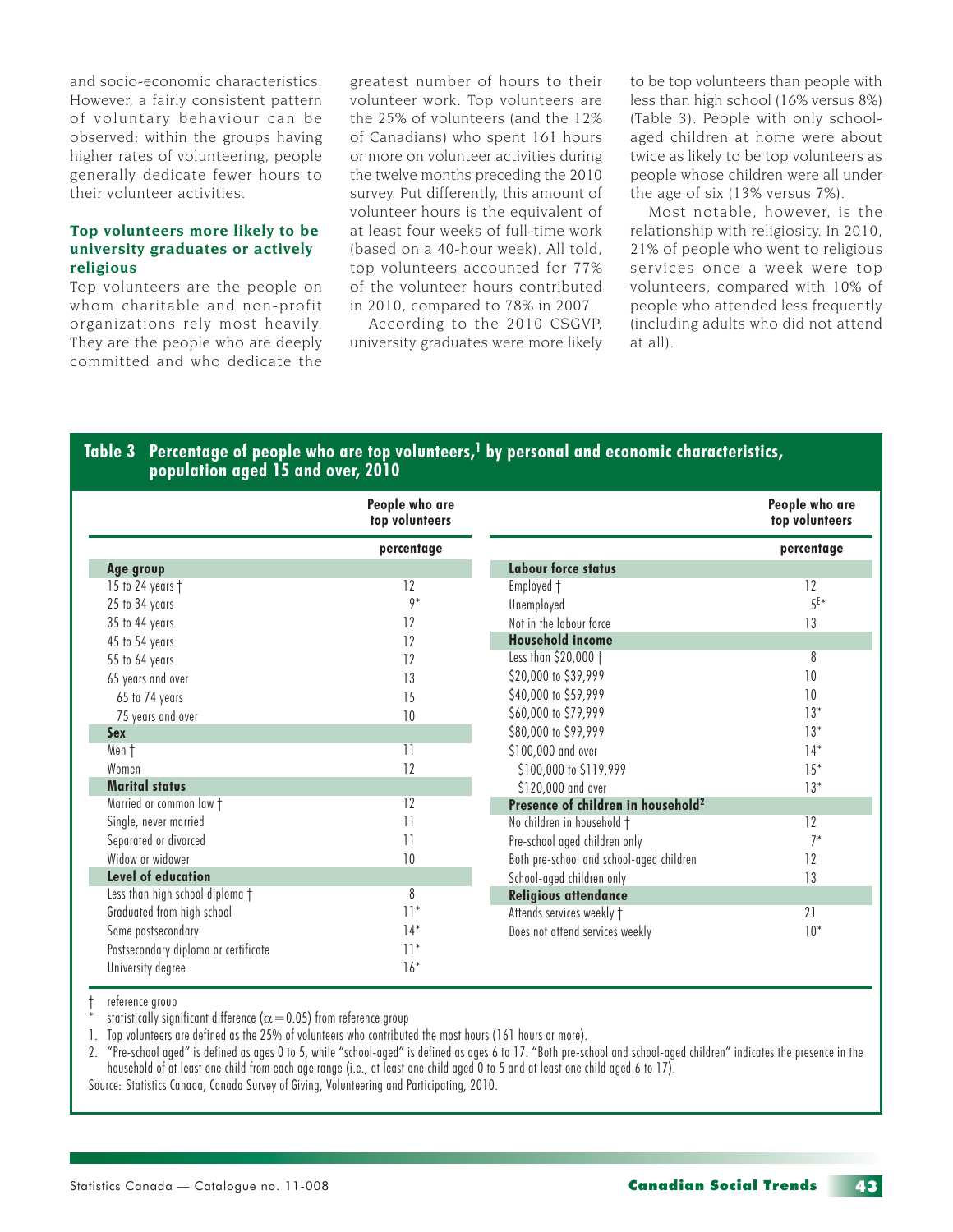In addition to their hundreds of volunteer hours, top volunteers are often heavily involved in charitable giving, social participation and providing direct help to others. This has led some researchers to suggest that they possess a set of values or beliefs that encourage contributing to the common good.9 But an individual's personality and temperament also play a role: researchers have identified some key traits that are associated with high levels of volunteer commitment, including "agreeableness, conscientiousness and emotional stability" and being an extroverted personality.<sup>10</sup>

#### **Volunteering is connected to early life experiences**

A previous Canadian study has shown that people who were involved in community activities in their childhood or adolescence have a greater tendency to become adults who are involved in more kinds of civic activities like formal and informal volunteering, political organizations, service clubs, community associations, and so on.<sup>11</sup>

The 2010 CSGVP asked if respondents had experienced various types of community involvement while in primary or secondary school. Results confirm that people are much more likely to be volunteers after they leave school when they have had this kind of early life experience:

- being active in student government  $(64\%$  volunteered in 2010, compared with 44% of those who had not been active);
- one or both parents doing volunteer work in the community (58% versus 38%);
- being active in a religious organization (57% versus 43%);
- doing some kind of volunteer work (56% versus 38%);
- seeing someone they admired helping others (54% versus 39%);
- going door-to-door to raise money for a cause or organization (55% versus 41%);
- belonging to a youth group, such as Guides, Scouts, 4-H club, or choir (54% versus 40%);
- participating in an organized team sport (53% volunteered in 2010 compared to 40% of those who had not played in a team sport).

#### **Almost two-thirds of religiously active Canadians do volunteer work**

It is a basic axiom of research in the non-profit sector that more religious people exhibit higher rates of giving, participating and volunteering; studies also show there are significant relationships between religiosity, personality type and volunteerism.<sup>12</sup> According to the CSGVP, almost twothirds of Canadians aged 15 and over who attended religious services at least once a week (65%) did volunteer work, compared with less than onehalf (44%) of people who were not frequent attendees (this includes people who did not attend at all) (Chart 4).

Contrary to the pattern seen earlier (higher volunteer rates are related to lower volunteer hours), volunteers

who are weekly religious attendees dedicated about 40% more hours than other volunteers: on average, they gave 202 hours in 2010, compared with 141 hours for other volunteers (Chart 5). A recent study found that extroverted churchgoers were more likely to volunteer, and also more likely to volunteer to do more things, which may help to explain this inversion of the regular pattern.<sup>13</sup> Not surprisingly, frequent attendees of religious services contributed many more of their volunteer hours to religious organizations than did less frequent attendees (42% versus 4%), but they provided the majority of their hours to non-religious organizations. These figures remained quite similar since 2004.

#### **Volunteer rate highest in Saskatchewan**

Rates of volunteerism vary considerably by province and territory. The highest rate was recorded in Saskatchewan, where 58% of adults aged 15 and over did volunteer work in 2010 (Chart 6). Volunteer rates were also higher



**Chart 4 Volunteer rate by religious attendance, population aged 15 and over, 2004, 2007 and 2010**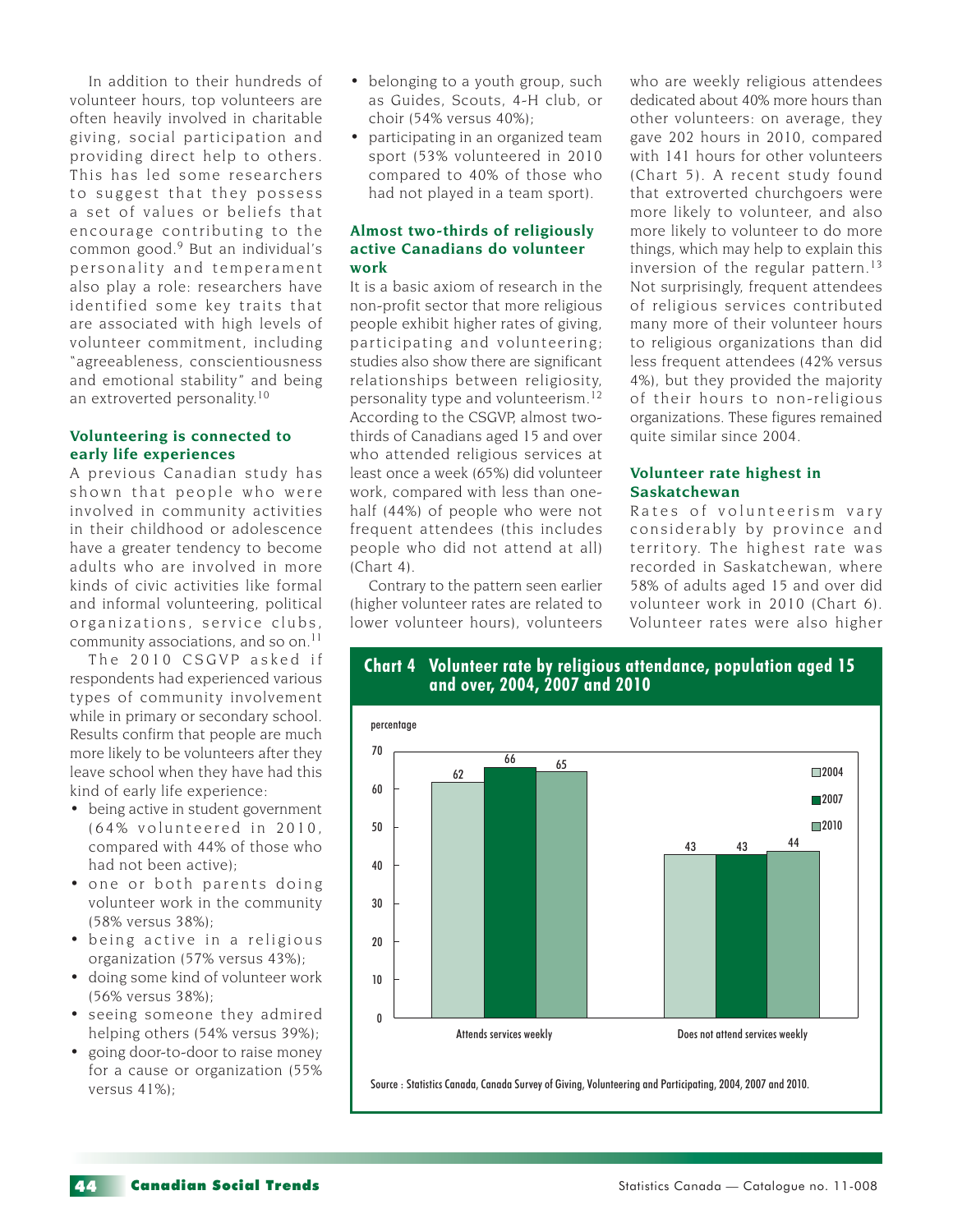

#### **Chart 5 Average volunteer hours by religious attendance, volunteers aged 15 and over, 2004, 2007 and 2010**



#### **Chart 6 Volunteer rate by province or territory, population aged 15 and over, 2007 and 2010**

than the Canadian average in Prince Edward Island (56%), Alberta (55%) and Nova Scotia (54%). The lowest rates were observed in the Northwest Territories (37%), Quebec (37%) and Nunavut (41%). Rates of volunteering changed significantly between 2007 and 2010 in Newfoundland and Labrador (+6 percentage points), British Columbia (+3 points), and Alberta  $(+3)$ . They decreased in the Northwest Territories and Yukon (-9 percentage points in both cases).

These differences in provincial and territorial rates of volunteering are more complex than they initially appear. Rates of volunteering are consistently higher in rural and less urban regions,<sup>14</sup> so one might expect provinces with fewer large urban areas to generally have higher volunteer rates. Also, findings from earlier surveys show that regional gaps in volunteer rates narrow when informal volunteering (direct help to individuals) is included in the estimate, which suggests that "volunteer culture" can vary considerably between communities.<sup>15</sup>

On average, volunteers in most provinces and territories dedicated from 140 to 178 hours to volunteer work in 2010; the exceptions were Nova Scotia (207 hours), Quebec (128 hours) and Yukon (131 hours). Compared with 2007, only Quebec (-34 hours) and Yukon (-45 hours) experienced significant shifts in the average number of volunteer hours given to non-profit and charitable organizations (Chart 7).

#### **The most common activities are fundraising and organizing events**

Raising money and putting on events are the two most common activities in which volunteers are engaged. In 2010, 45% of volunteers were involved in fundraising and almost as many participated in organizing or supervising events (44%) (Chart 8). About one-third sat on a committee or board (33%) or provided teaching, educating or mentoring (30%). About one-quarter of volunteers reported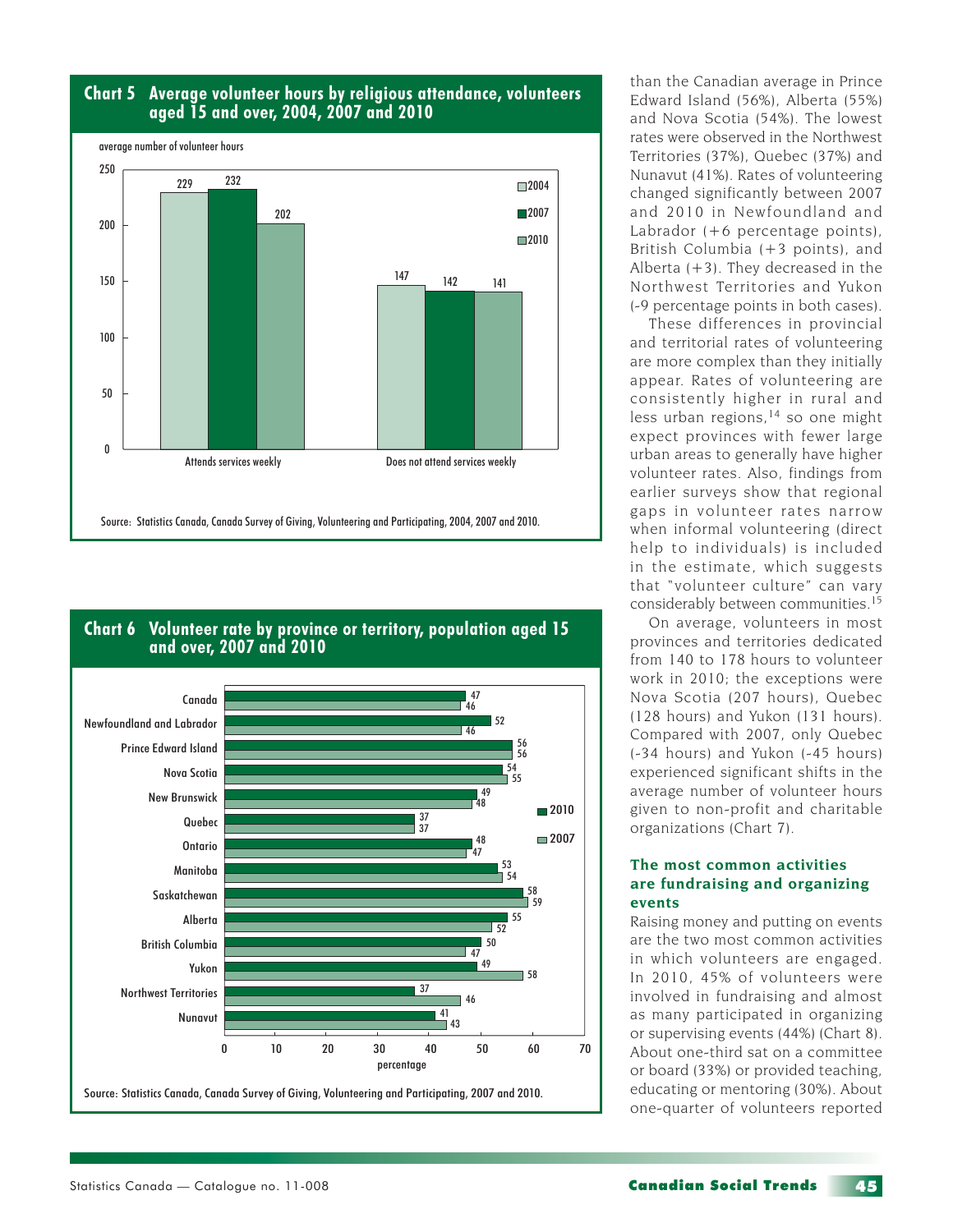

#### **Chart 8 Participation rate by type of volunteer activity, volunteers aged 15 and over, 2010**



collecting, serving or delivering food (28%), counselling or providing advice (28%), and doing office work (23%). Coaching, refereeing or officiating was reported by 18% of volunteers, while the smallest proportion, 6%, were involved in first aid, firefighting or search and rescue. These figures are basically unchanged from 2007.

With so many volunteers working on events, it is not surprising that organizing or supervising events took up 15% of the hours that volunteers expended on their main organization in 2010 (Chart 9). Twelve percent of hours were dedicated to teaching, educating or mentoring, which are also time-consuming tasks. Onetenth of total hours were spent sitting on a committee or board (10%) and on fundraising (9%). Office work, as well as coaching, refereeing or officiating accounted for 8% of hours, while 2% were devoted to first aid, firefighting or search and rescue. These proportions are essentially the same as those recorded in 2007.

#### **Self-motivated volunteers give more hours on average**

In 2010, about one-half (51%) of volunteers had been asked by someone to volunteer, while just over 4 in 10 volunteers (43%) said that they had approached an organization on their own to seek volunteer opportunities. These self-motivated volunteers had acted because they had seen an advertisement such as a poster or newspaper ad for the organization (14%), learned about it on the Internet (5%), heard or seen a public appeal on television or radio (4%), or were referred by another agency. All these figures are the same as those reported for 2007, with the exception of information derived from the Internet (which rose from 3% to 5%).

Volunteers who were motivated enough to approach their main organization on their own initiative gave more hours, on average, than other volunteers-142 versus 97 hours. And although these volunteers constituted less than one-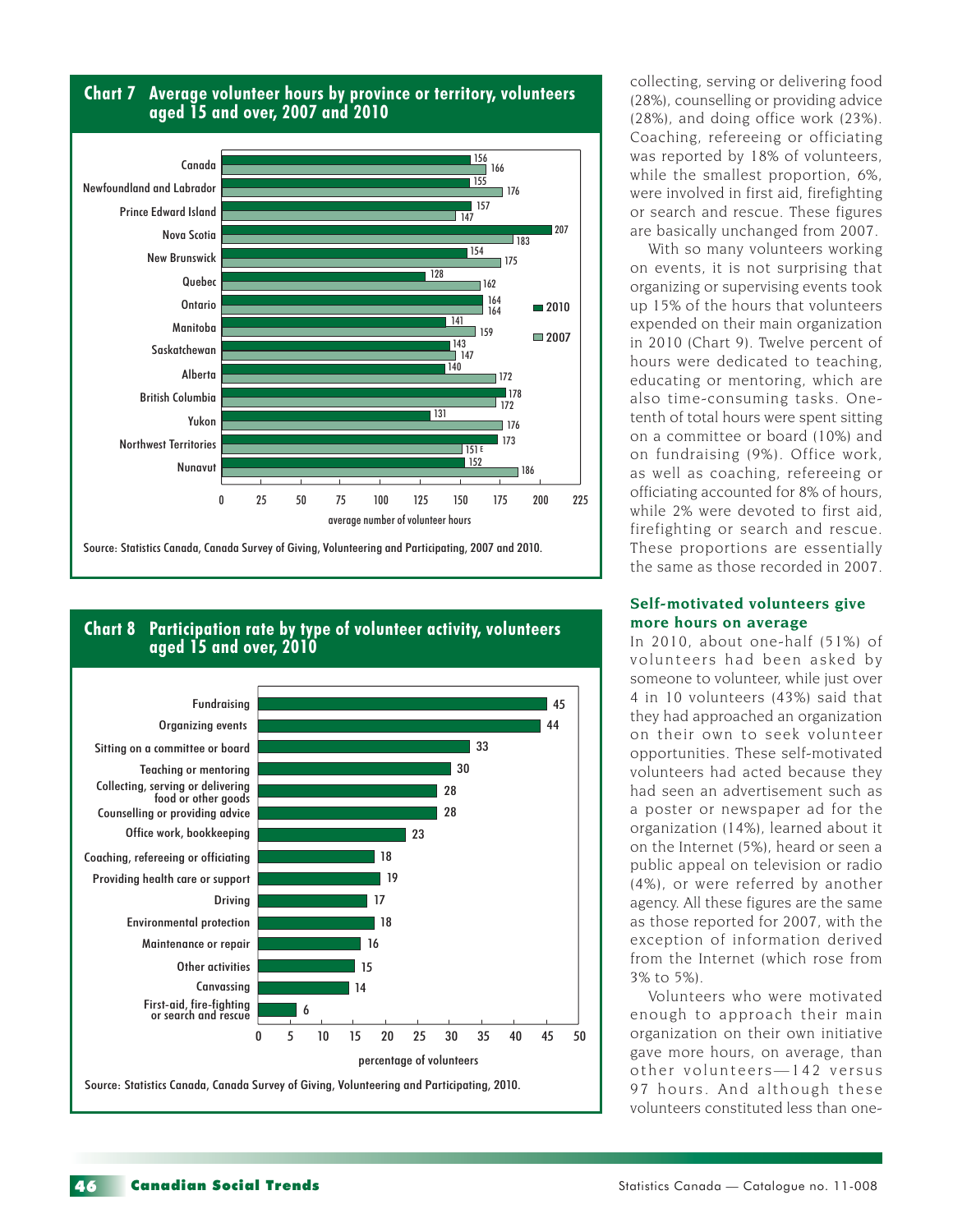



Source: Statistics Canada, Canada Survey of Giving, Volunteering and Participating, 2010.

**Chart 10 Reasons for volunteering,<sup>1</sup> volunteers aged 15 years and** 



1. Reasons for volunteering with the organization to which the volunteer gave the most hours (main organization). Source: Statistics Canada, Canada Survey of Giving, Volunteering and Participating, 2010.

half of volunteers, they accounted for one-half (50%) of the hours recorded for the main organization in 2010.

#### **The vast majority of volunteers want to contribute to their community**

People volunteer for a non-profit or charitable organization for a wide variety of reasons, from the altruistic (e.g. to help others) to the self-interested (e.g. to learn new skills). But transforming the will to volunteer into hours of work may not be easy. A person may face barriers to participating such as competing demands on their time or not knowing where to start. The CSGVP asked a series of questions to learn why people volunteer and why some volunteer more than others.

People volunteer their time to an organization because they want to support their community. In 2010, almost all (93%) volunteers said that making a contribution to the community was a key motivating factor in their decision (Chart 10). Slightly more than three-quarters (78%) said they wanted to make good use of their skills and experiences; over one-half (59%) said that they had been personally affected by the cause the organization represented or supported. Almost one-half had become volunteers because they had friends who were involved (48%), they wanted to learn what their strengths were (48%), or they wanted to network with others or meet new people (46%). Less than one-quarter said they wanted to improve the job opportunities available to them (22%) or undertook volunteer work to meet religious obligations or beliefs (21%). These proportions were unchanged from 2007.

#### **About two-thirds of volunteers benefit from improved interpersonal skills**

Although most volunteers get involved with a charitable or nonprofit organization for altruistic reasons, most also believe that they receive substantial benefits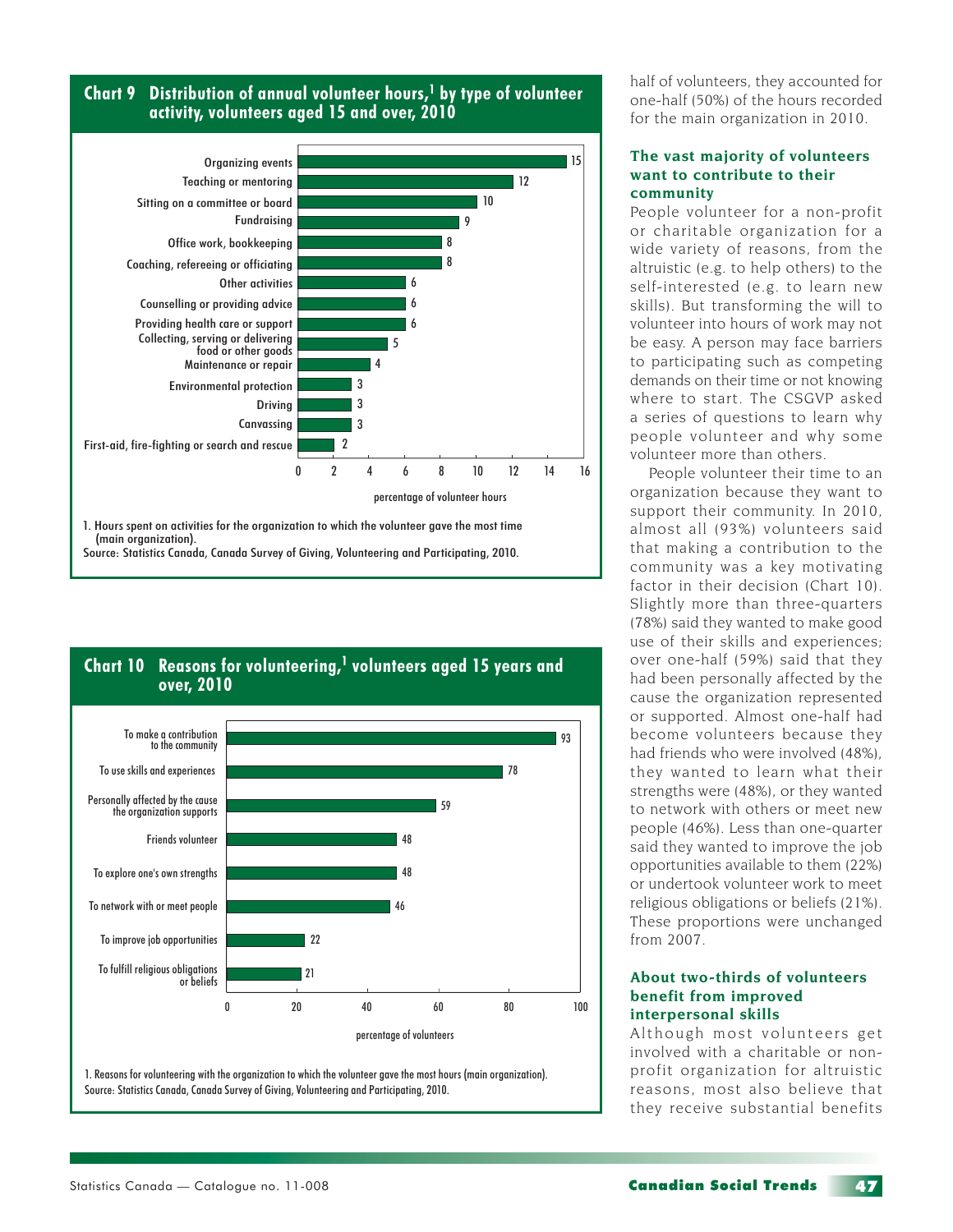themselves. Many stated that their volunteer activities had given them a chance to develop new skills; for example, about two-thirds (64%) said their interpersonal skills had improved (Chart 11). Volunteers also thought their volunteer experience had given them better skills in communications (44%), organizing (39%), fundraising (33%) and technical or office work (27%). One-third (34%) also reported that working as a volunteer had increased their knowledge of such subjects as health, women's or political issues, criminal justice or the environment.

#### **Lack of time is the biggest barrier to volunteering**

Previous research shows that when most people are deciding whether or not to volunteer, they consider that the costs outweigh the benefits even among those who are already volunteers. 16 Thus, the reasons why people do not volunteer (or do not volunteer more) present a considerable challenge to non-profit and charitable organizations that need to recruit more unpaid help.

Without question, lack of time is the biggest barrier to people becoming involved in volunteering. About two-thirds of Canadians aged 15 and over who had not done any formal volunteering in 2010 said that their key reasons were not having enough time (67%) and the inability to make a long-term commitment (62%) (Chart 12). This does not mean people who don't volunteer don't value the work done by non-profit and charitable organizations; in fact, over one-half (52%) of this group said they preferred to give dollars instead of hours.

Interestingly, 45% of nonvolunteers had not become involved because no one had asked them to, which suggests they might sign up to volunteer if they were approached the right way. On the other hand, about one-quarter (27%) had no interest in volunteering and 7% had not been satisfied with an earlier experience

#### **Chart 11 Skills acquired through volunteering, volunteers aged 15 and over, 2010**



Source: Statistics Canada, Canada Survey of Giving, Volunteering and Participating, 2010.

#### Required community participation

Some Canadians contribute to an organization or cause because they are required to do unpaid charitable work by an authority, such as their school, their employer, the organization to which they belong, or the courts. Just over 7% of volunteers aged 15 and over reported that they had performed this type of required community service in  $2010<sup>1</sup>$  They contributed 98 million hours, equivalent to more than 6% of the total volunteer hours devoted to non-profit or charitable organizations. This proportion was about the same as in 2007.

About one-half of these individuals (47%) were required to do their service by the organization itself (for example, a non-profit daycare or housing co-op that expects its members to perform certain tasks). A little less than one-third (31%) had been required to contribute to an organization by their school, 8% by their employer and 14% by some other authority (e.g. the courts). People who were required to volunteer generally worked the same average number of hours as other volunteers, 105 hours compared with 117 hours. Young people aged 15 to 24 were most likely to report doing required volunteering (13%); for over two-thirds of them (69%), it was mandated by their school. Canadians with lower levels of education and lower household incomes were also more likely to report doing required service.

1. Data on required volunteer participation were collected only for volunteers' main organization.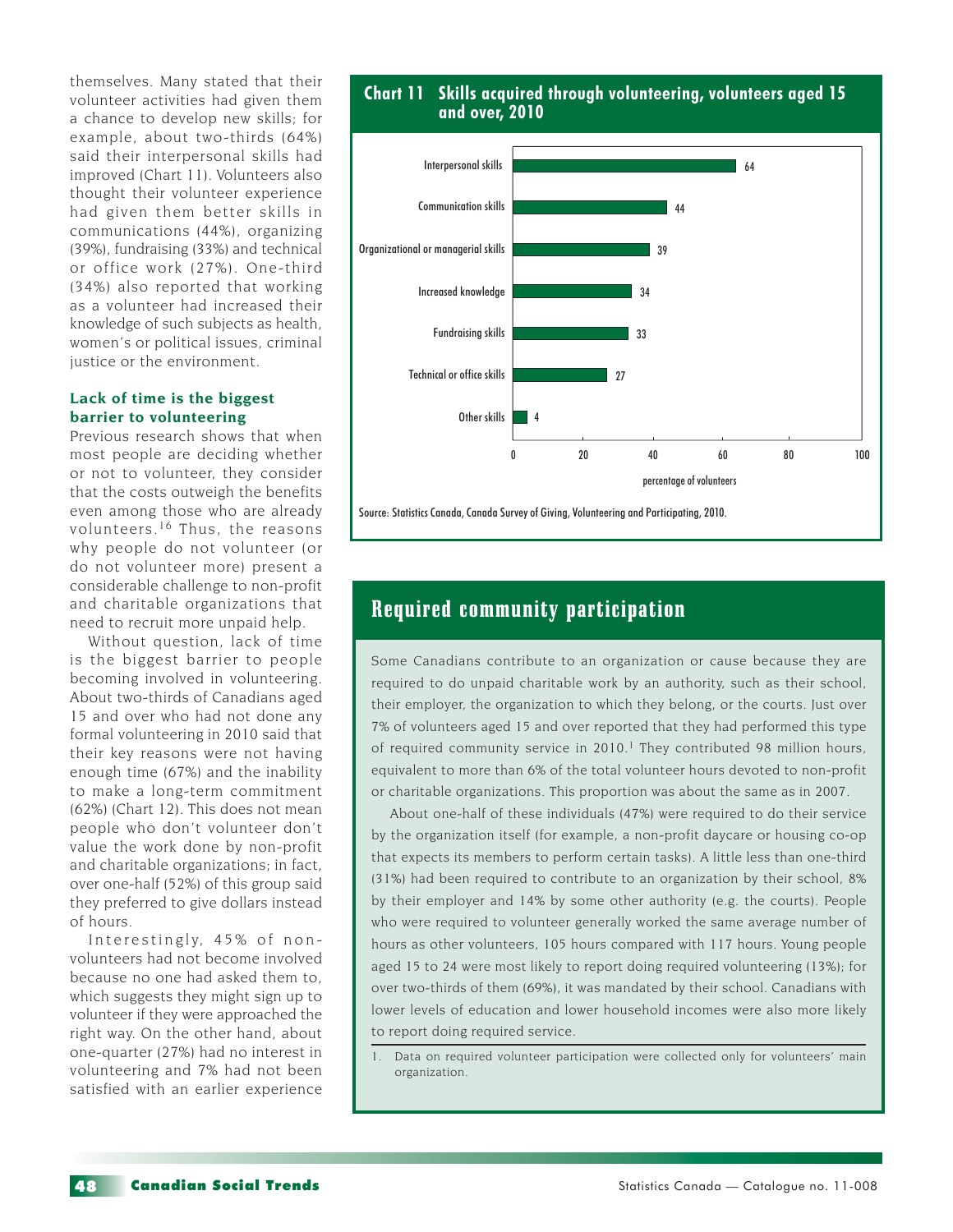of volunteering. These percentages are no different than those recorded in 2007.<sup>17</sup>

Not surprisingly, people who were already volunteering identified the same barriers to participation as did non-volunteers. Almost threequarters (74%) of volunteers said they did not devote more hours to the organization because they just did not have the time (Chart 13). Over one-half (54%) said they simply could not commit long-term to working more hours; 39% said they had already given enough time to volunteering.

Less than one-third of volunteers said they preferred to give money rather than more time or that they had not given more hours because no one had asked (30% in both cases). Less common reasons for not offering to work more hours included no interest, health or physical problems, not knowing how to get involved, the financial cost of volunteering and having had a bad experience with volunteering on a previous occasion. These percentages are effectively the same as those recorded in 2007.

#### **Young Canadians have the highest probability of volunteering**

Young Canadians aged 15 to 24 were more likely to volunteer than Canadians in most other age groups, at 58% (Table 2). Within this age group, teenagers 15 to 19 (66%) had a considerably higher rate of volunteering than young adults 20 to 24 (48%), about the same as the rates recorded in 2007. Young volunteers aged 15 to 19 did an average of 115 hours of volunteer work in 2010, compared with 159 for those aged 20 to 24.

Fifteen- to 19-year-old Canadians had higher rates of volunteer participation in all types of organizations than their 20- to 24-year old counterparts. As might be expected, the highest participation rate for teens was in education and research organizations, at 25%, compared with 5% for 20- to 24-year-

#### **Chart 12 Reasons for not volunteering, non-volunteers aged 15 and over,1 2007 and 2010**



1. Includes people who had not volunteered in the 12 months preceding the survey but who may have volunteered before that period.

Source: Statistics Canada, Canada Survey of Giving, Volunteering and Participating, 2007 and 2010.

#### **Chart 13 Reasons for not volunteering more, volunteers aged 15 and over,1 2007 and 2010**



1. Excludes those volunteering more than 1,500 hours.

Source: Statistics Canada, Canada Survey of Giving, Volunteering and Participating, 2007 and 2010.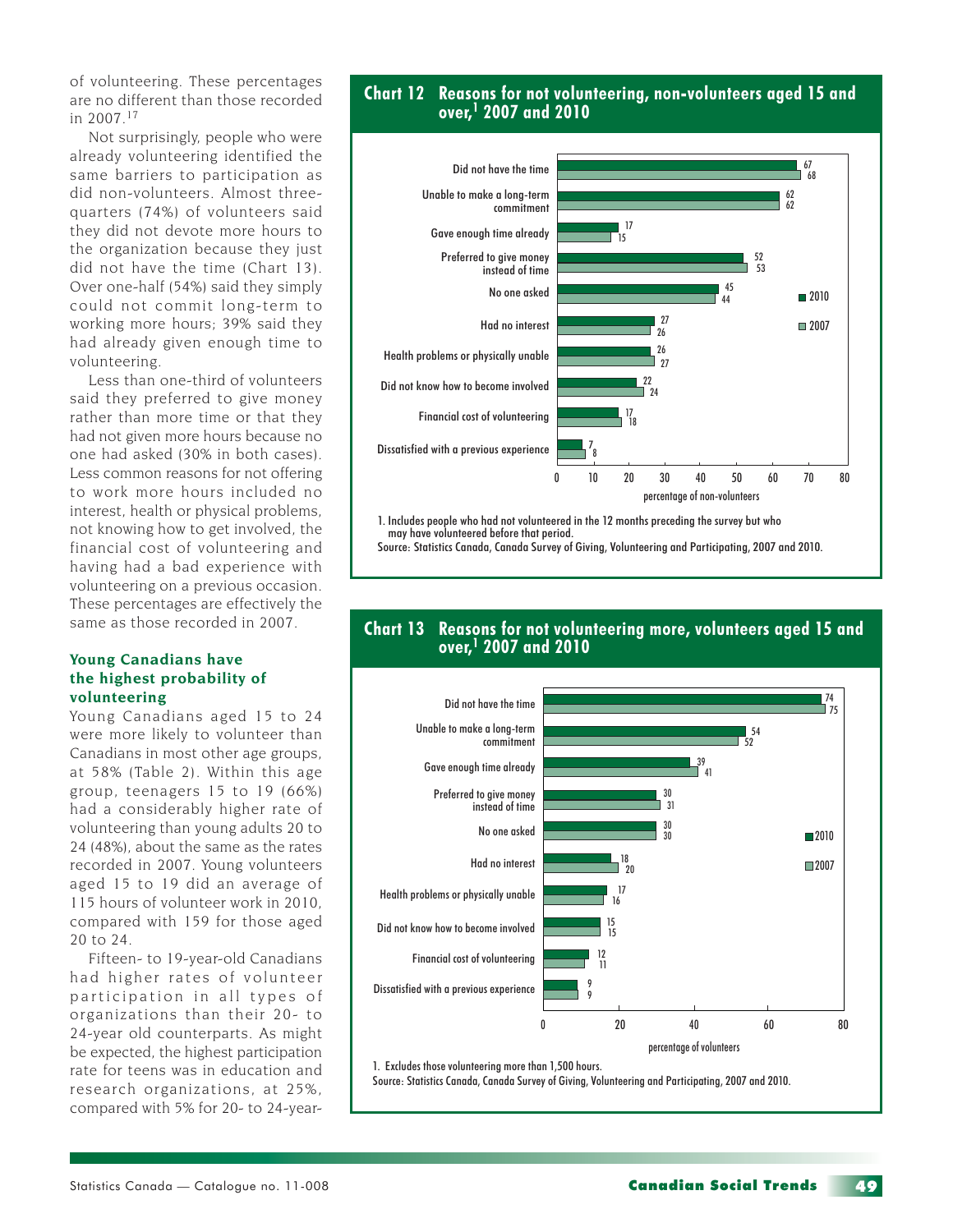olds (it was 9% for adults aged 25 and over) (Chart 14). Nineteen percent of teens did volunteer work for organizations involved in social services (versus 13% for those aged 20 to 24), and 13% volunteered for organizations engaged in sports and recreation. Ten percent of 15 to 19-year-olds worked for religious organizations, compared with 6% of 20- to 24-year-olds.

As discussed earlier, community service is a prerequisite for high school graduation in some school districts, so the high rates observed for teenagers should be interpreted with some caution. Required community service was intended to inculcate a "habit of volunteering" that teens would carry into adulthood; however, at least one study of Ontario students showed that these programs have not appreciably changed teens' attitudes to volunteering or their level of civic engagement.18 On the other hand, it should be noted that, in 2010, just over one-half (53%) of teen volunteers contributed more than 40 hours to non-profit and charitable organizations. Only time will tell how many of the current generation of teenagers will volunteer when they reach adulthood.

The barriers to volunteering faced by young people are really no different than those encountered by other volunteers. Over two-thirds of 15- to 19-year-old (70%) and over three-quarters of 20- to 24-year-old (81%) volunteers said they did not dedicate more hours because they did not have enough time (Chart 15). Far fewer—45% of 15- to 19-year-olds and 54% of 20- to 24-year-olds said they did not feel they could make a long-term commitment to volunteering. These percentages are very similar to those for volunteers aged 25 and over, which is not surprising considering many teens have a 50-hour "work-week"19 that is just as long as that of working-age adults.20 However, teens and young adults were more likely than older Canadians to say no one had asked them to do more or they did not know





#### **Chart 15 Barriers to volunteering more, by age group, volunteers aged 15 and over,1 2010**

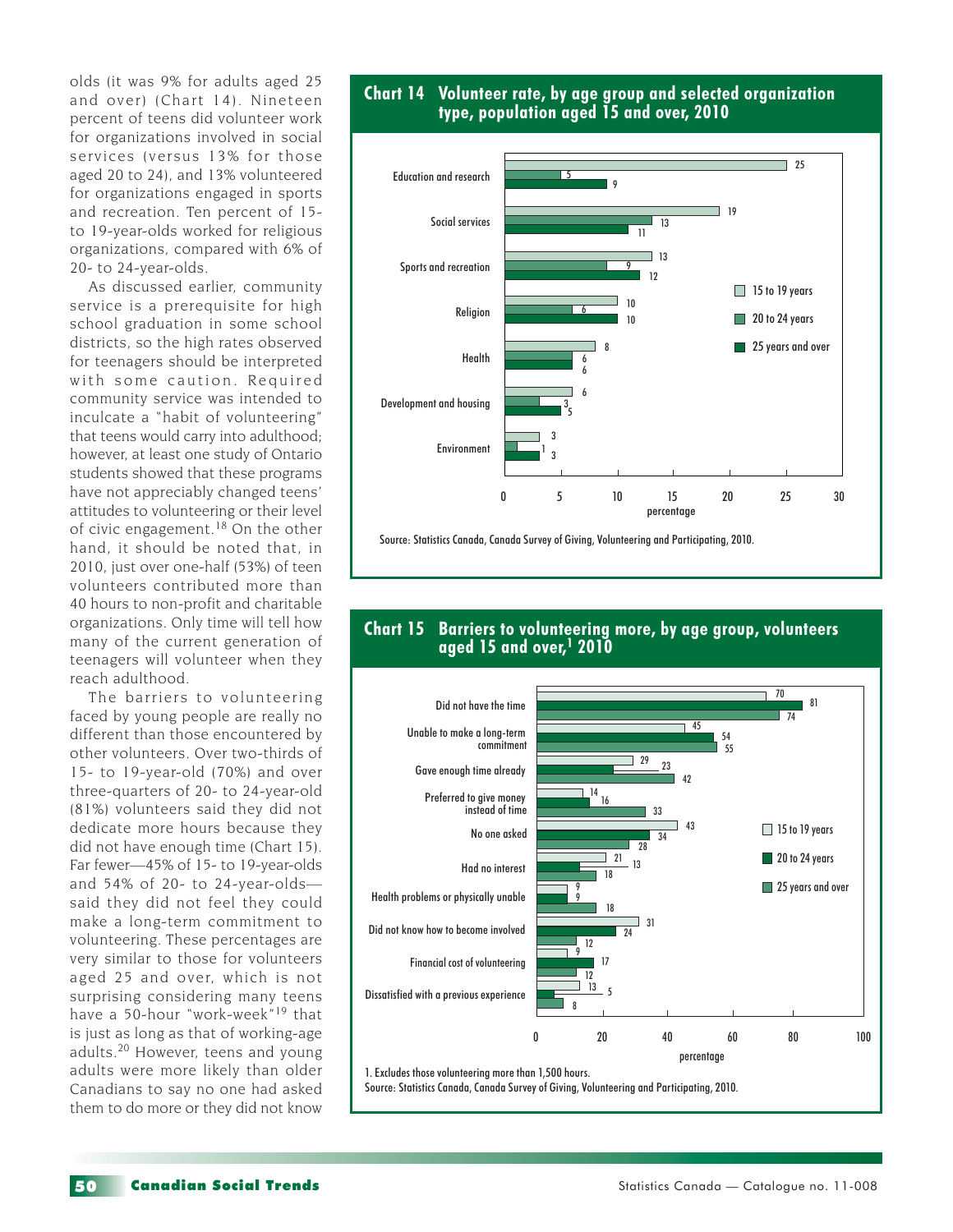how to get involved. Teens were about three times more likely than young adults to say that a bad experience in the past had discouraged them from doing more volunteer work (13% of those aged 15 to 19 versus 5% of those aged 20 to 24).

#### **More than 8 in 10 Canadians help others directly (informal volunteering)**

Organizations are not the only recipients of Canadians' charitable time and energy. In fact, compared with the proportion engaged in formal volunteering, almost twice as many Canadians aged 15 and over provide informal direct help to people living outside the household, such as relatives, friends and neighbours. In 2010, 83% of Canadians assisted someone who needed help at least once that year, the same proportion as in 2007.

Most of the help given directly (informal volunteering) was assistance with everyday kinds of activities (Chart 16):

- 61% provided housework, yard work, and household maintenance;
- 53% gave health-related or personal care, such as emotional support, advice and counselling, and unpaid babysitting;
- 47% helped someone to run errands, get to appointments or go shopping;
- 29% provided assistance with paperwork, such as filing taxes, banking and completing forms;
- 17% offered unpaid teaching, coaching, tutoring or reading;
- 24% provided direct help with other types of activities of daily living.

These figures are virtually the same as those recorded in 2007.

An important question to ask people who provide direct help is the frequency with which they do this, so as to measure the intensity of this kind of unpaid work. The most intense informal volunteering is performed by people who teach or coach others. In 2010, among people who directly helped others





daily or weekly, 42% taught, coached or mentored; 38% provided healthrelated and personal care; 29% helped with shopping or appointments and 31% with housework or household maintenance (Chart 17).

The type of people who provide direct help to friends, neighbours and colleagues are very similar to formal volunteers. This would be expected, since people who are active volunteers tend to be involved in many aspects of civic engagement. In 2010, informal volunteers were more likely to be better-educated than people who were not giving direct help (88% of university graduates compared with 73% of people without high school graduation), to be employed (87% of those with jobs versus 79% of those not in the labour force), to have higher household income (87% of those with \$100,000 or more compared with 75% of those with less than \$20,000), and to have children under 18 living at home (Table 4).

But also, as previously shown, people in groups with high rates of volunteering actually spend less time helping, and the same is true of informal volunteers. For example, although people with less than high school completion had lower rates of direct helping, 55% of those who did help provided assistance daily or weekly, compared with 41% of informal volunteers who had a university degree. Similarly, 54% of informal volunteers who were not in the labour force gave direct help at least once a week, versus 45% of those who had a job. And 58% of lower-income informal volunteers (reporting income under \$20,000) helped at least once a week, versus 43% of those with incomes over \$100,000 (Table 4).

The rate of informal volunteering was quite steady across age groups; it ranged from 82% to 87% until age 64, and then dropped to 71% for seniors. Generally speaking, the frequency of informal volunteering was also similar across most age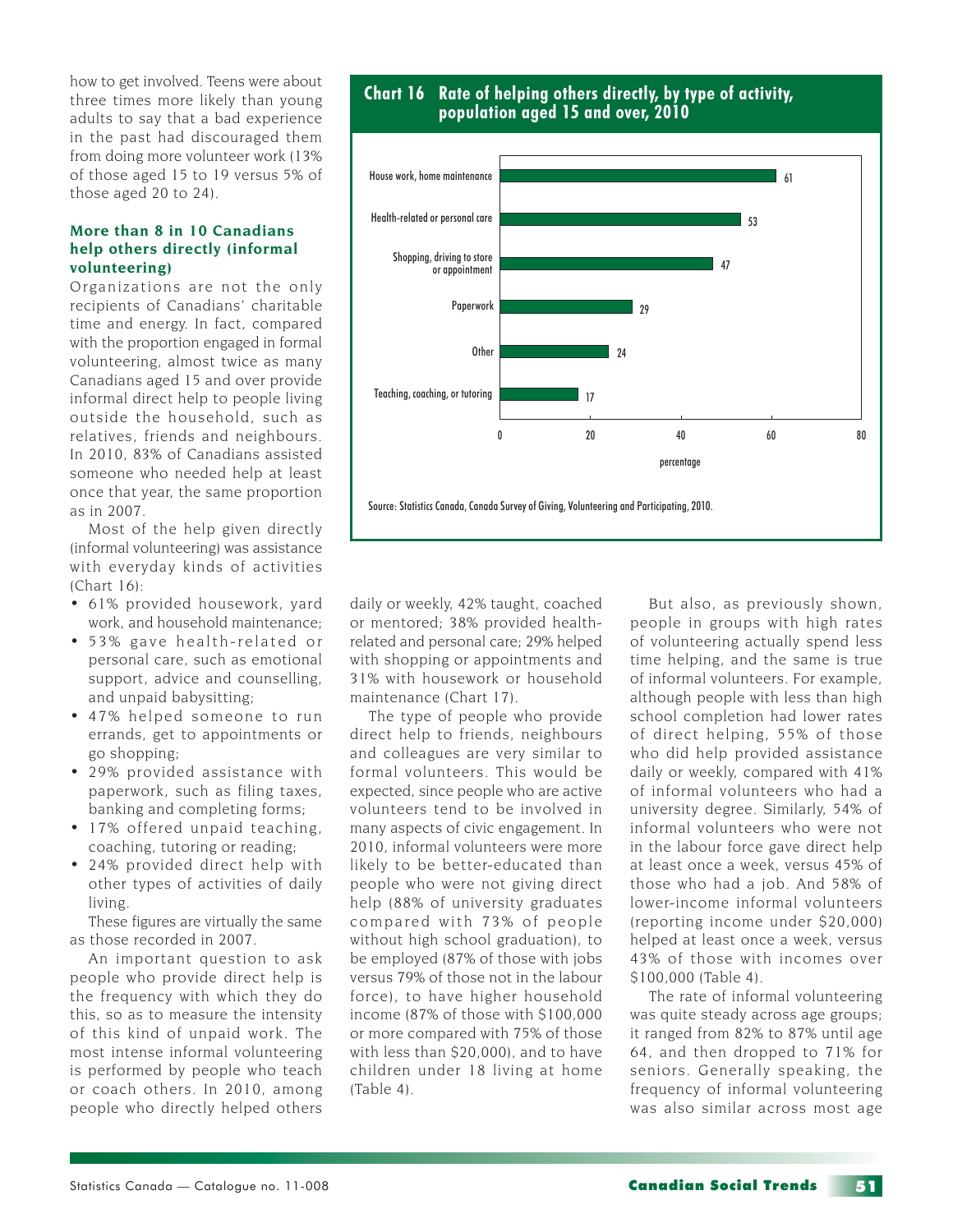



groups. About 13% to 16% of direct helpers in all age groups provided help every day or almost every day, with the exception of young people aged 15 to 24 (23%). Over one-third of informal volunteers in most age groups helped at least once a week, as did smaller proportions of adults aged 35 to 44 (26%).

Compared with married, single or divorced people (83% to 84%), people who were widowed (70%) were considerably less likely to volunteer informally, but this reflects the fact that they tend to be older adults and health problems may limit their ability to help. And while more than one-half of single (56%) and divorced (51%) informal volunteers provided help daily or weekly, less than onehalf (44%) of those living in couples gave help that frequently (Table 4).

#### **Table 4 Rate and frequency of helping others directly, by personal and economic characteristics, population aged 15 and over, 2010**

|                   |                                           | Frequency of helping others directly |                         |                          |                       |  |  |  |  |
|-------------------|-------------------------------------------|--------------------------------------|-------------------------|--------------------------|-----------------------|--|--|--|--|
|                   | <b>Rate of helping</b><br>others directly | Daily or<br>almost daily             | At least<br>once a week | At least<br>once a month | A few times<br>a year |  |  |  |  |
|                   | percentage                                |                                      |                         |                          |                       |  |  |  |  |
| <b>Total</b>      | 83                                        | 16                                   | 32                      | 29                       | 22                    |  |  |  |  |
| Age group         |                                           |                                      |                         |                          |                       |  |  |  |  |
| 15 to 24 years †  | 87                                        | 23                                   | 35                      | 26                       | 16                    |  |  |  |  |
| 25 to 34 years    | 87                                        | $15*$                                | 35                      | 30                       | 21                    |  |  |  |  |
| 35 to 44 years    | 86                                        | $13*$                                | $26*$                   | $33*$                    | $29*$                 |  |  |  |  |
| 45 to 54 years    | $82*$                                     | $14*$                                | 31                      | 30                       | $25*$                 |  |  |  |  |
| 55 to 64 years    | $82*$                                     | $16*$                                | 35                      | 29                       | 19                    |  |  |  |  |
| 65 years and over | $71*$                                     | $14*$                                | 34                      | 29                       | $23*$                 |  |  |  |  |
| 65 to 74 years    | $76*$                                     | $16*$                                | 33                      | 29                       | $23*$                 |  |  |  |  |
| 75 years and over | $64*$                                     | $12*$                                | 36                      | 29                       | $23*$                 |  |  |  |  |
| <b>Sex</b>        |                                           |                                      |                         |                          |                       |  |  |  |  |
| Men †             | 82                                        | 13                                   | 31                      | 31                       | 25                    |  |  |  |  |
| Women             | 83                                        | $18*$                                | $34*$                   | $28*$                    | $20*$                 |  |  |  |  |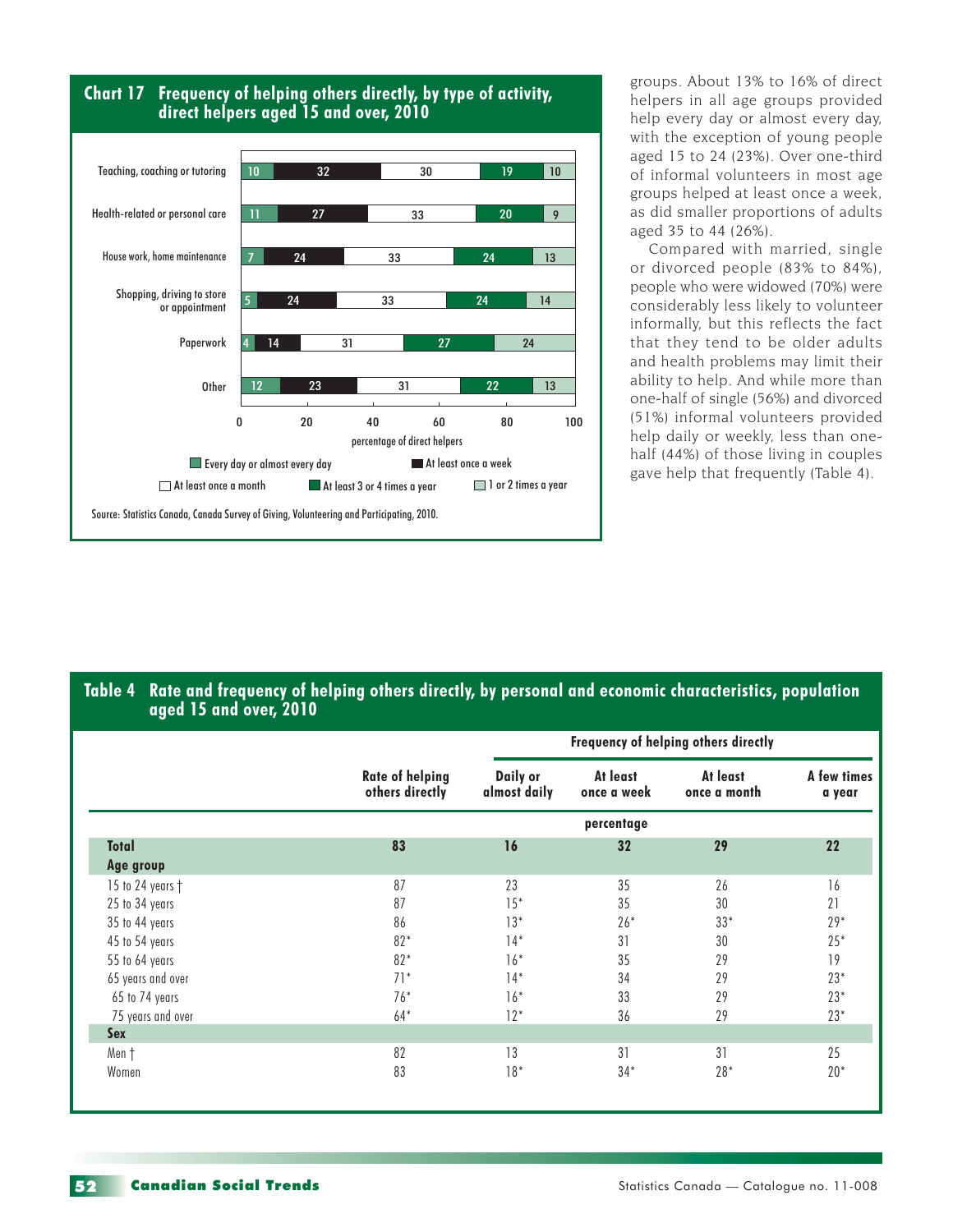#### **Table 4 Rate and frequency of helping others directly, by personal and economic characteristics, population aged 15 and over, 2010 (continued)**

|                                                |                                           | Frequency of helping others directly |                         |                          |                       |  |
|------------------------------------------------|-------------------------------------------|--------------------------------------|-------------------------|--------------------------|-----------------------|--|
|                                                | <b>Rate of helping</b><br>others directly | Daily or<br>almost daily             | At least<br>once a week | At least<br>once a month | A few times<br>a year |  |
|                                                |                                           |                                      | percentage              |                          |                       |  |
| <b>Marital status</b>                          |                                           |                                      |                         |                          |                       |  |
| Married or common law t                        | 83                                        | 13                                   | 31                      | 31                       | 25                    |  |
| Single, never married                          | 84                                        | $21*$                                | $35*$                   | $26*$                    | $18*$                 |  |
| Separated or divorced                          | 83                                        | $17*$                                | 34                      | 30                       | $18*$                 |  |
| Widow or widower                               | $70*$                                     | 17                                   | $41*$                   | $25*$                    | $17*$                 |  |
| <b>Level of education</b>                      |                                           |                                      |                         |                          |                       |  |
| Less than high school diploma +                | 73                                        | 19                                   | 36                      | 26                       | 19                    |  |
| Graduated from high school                     | $80*$                                     | 19                                   | 37                      | 24                       | 20                    |  |
| Some postsecondary                             | 88*                                       | 18                                   | 33                      | 27                       | 22                    |  |
| Postsecondary diploma or certificate           | $86*$                                     | $15*$                                | 32                      | $31*$                    | 22                    |  |
| University degree                              | 88*                                       | $11*$                                | $30*$                   | $33*$                    | $27*$                 |  |
| <b>Labour force status</b>                     |                                           |                                      |                         |                          |                       |  |
| Employed +                                     | 87                                        | 14                                   | 31                      | 30                       | 24                    |  |
| Unemployed                                     | 86                                        | 19 <sup>E</sup>                      | 29E                     | 33E                      | 20 <sup>E</sup>       |  |
| Not in the labour force                        | $79*$                                     | $19*$                                | $35*$                   | $27*$                    | $19*$                 |  |
| <b>Household income</b>                        |                                           |                                      |                         |                          |                       |  |
| Less than \$20,000 +                           | 75                                        | 21                                   | 37                      | 23                       | 18                    |  |
| \$20,000 to \$39,999                           | 76                                        | 18                                   | 33                      | 27                       | 22                    |  |
| \$40,000 to \$59,999                           | $81*$                                     | 18                                   | $32*$                   | $29*$                    | 21                    |  |
| \$60,000 to \$79,999                           | $86*$                                     | $16*$                                | $31*$                   | $33*$                    | 20                    |  |
| \$80,000 to \$99,999                           | $87*$                                     | $14*$                                | 35                      | 27                       | $24*$                 |  |
| \$100,000 and over                             | $87*$                                     | $12*$                                | $31*$                   | $31*$                    | $25*$                 |  |
| \$100,000 to \$119,999                         | $89*$                                     | $12*$                                | $31*$                   | $32*$                    | $24*$                 |  |
| \$120,000 and over                             | $85*$                                     | $13*$                                | $31*$                   | $31*$                    | $25*$                 |  |
| Presence of children in household <sup>1</sup> |                                           |                                      |                         |                          |                       |  |
| No children in household †                     | 81                                        | 16                                   | 33                      | 29                       | 22                    |  |
| Pre-school aged children only                  | 88*                                       | 13                                   | 30                      | 31                       | $27*$                 |  |
| Both pre-school and school-aged children       | $87*$                                     | 19                                   | $28*$                   | 31                       | 22                    |  |
| School-aged children only                      | 84*                                       | 16                                   | 32                      | 29                       | 23                    |  |
| <b>Religious attendance</b>                    |                                           |                                      |                         |                          |                       |  |
| Attends services weekly t                      | 85                                        | 17                                   | 35                      | 29                       | 19                    |  |
| Does not attend services weekly                | 83                                        | 15                                   | 32                      | 30                       | $23*$                 |  |
|                                                |                                           |                                      |                         |                          |                       |  |

† reference group

statistically significant difference ( $\alpha$  = 0.05) from reference group

1. "Pre-school aged" is defined as ages 0 to 5, while "school aged" is defined as ages 6 to 17. "Both pre-school and school aged children" indicates the presence in the household of at least one child from each age range (i.e., at least one child aged 0 to 5 and at least one child aged 6 to 17).

Note: Percentages may not add to 100 due to rounding.

Source: Statistics Canada, Canada Survey of Giving, Volunteering and Participating, 2010.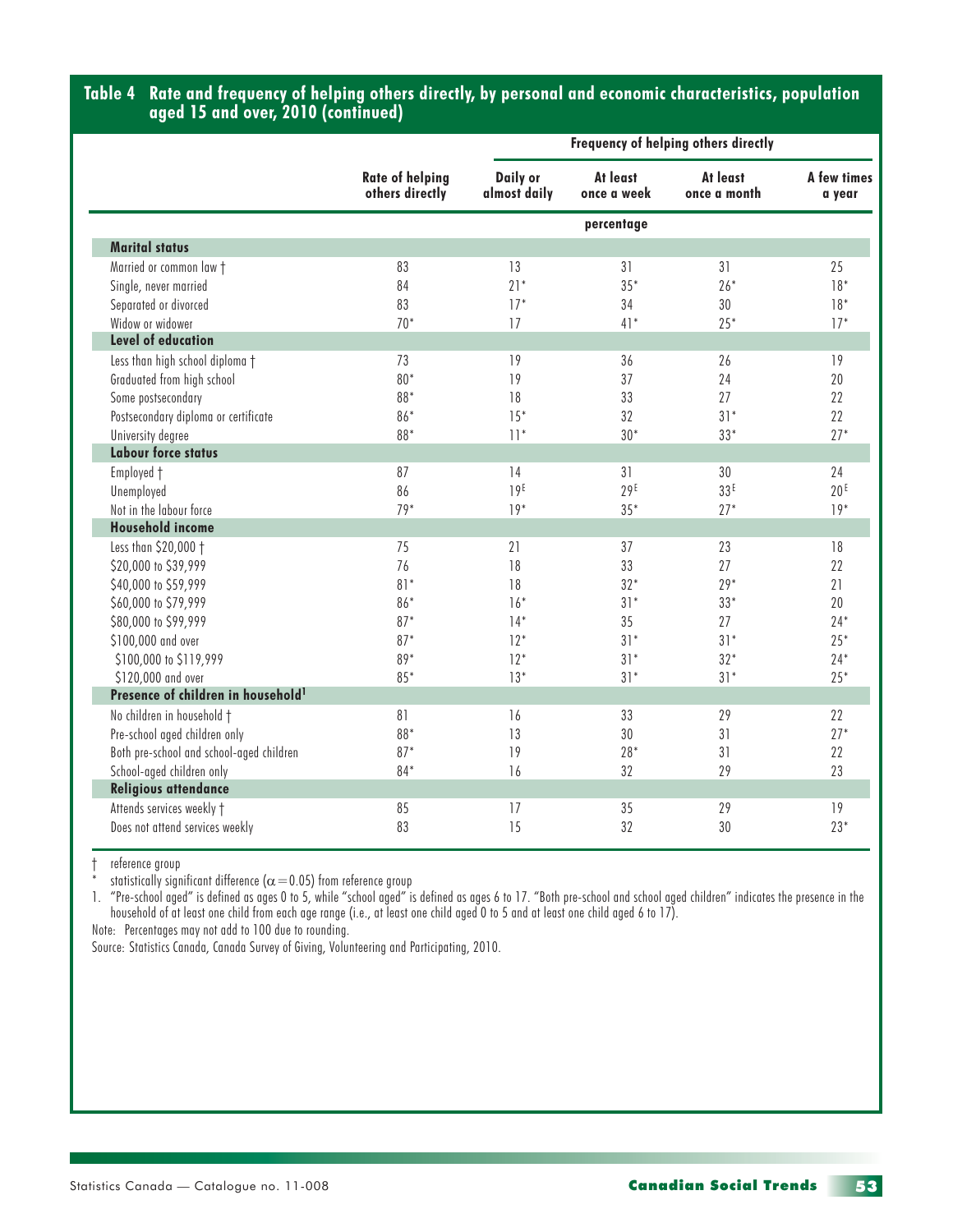

#### **Chart 18 Rate of helping others directly, by province or territory, population aged 15 and over, 2007 and 2010**

In 2010, more than 8 in 10 adults in all provinces and territories had given direct help to family, friends or neighbours (Chart 18). The exception was the Northwest Territories, in which less than three-quarters of the population aged 15 and over (73%) did any informal volunteer work. The Northwest Territories also had the lowest rate for providing direct help in 2007.

#### **Summary**

In 2010, about 1 in 2 Canadians aged 15 and over donated their time, energy and skills to charities and non-profit organizations. The approximately 2 billion volunteer hours they contributed is equivalent to more than 1 million full-time jobs.

A small proportion of these volunteers do most of the work. In fact, 10 % of volunteers accounted for 53% of all the volunteer hours given in 2010. Each volunteer in this

group dedicated the equivalent of 10 or more weeks in a full-time job, about the same as in 2007

The bulk of total volunteer hours (66%) were given to five types of nonprofit and charitable organizations: those involved in sports and recreation had the largest share (19% of total hours), followed by social services (18%), religion (15%) education and research (9%) and health (5%).

Younger Canadians are more likely to volunteer than older Canadians. Well over one-half (58%) of Canadians aged 15 to 24 volunteered in 2010 but they devoted fewer hours than older Canadians. Among young people, teenagers were more likely than young adults to volunteer.

Religion plays an important role in formal volunteering: 65% of Canadians who attended weekly religious services did volunteering, compared with 44% of those who did

not attend weekly or at all. Volunteers who were frequent religious attendees dedicated about 40% more hours on average than other volunteers.

Education level and income also play a role. In 2010 for example, 58% of adults with a university degree reported doing volunteer work, compared with 37% of those without high school graduation. While 58% of people with household incomes of \$120,000 or more reported volunteering, 33% of those with incomes under \$20,000 did so. However, people in the lower income group worked a higher average number of volunteer hours than those in the high income group.

Having children at home is associated with the likelihood of volunteering. In 2010, 56% to 59% parents with school-age children at home were volunteers, compared with 41% of people without any children at home.

Among the provinces and territories, Saskatchewan had the highest rate of formal volunteering in non-profit organizations (58%), while the lowest rates were in Quebec and the Northwest Territories (both at 37%).

The vast majority of volunteers are motivated by their desire to contribute to their community: 93% gave this reason in 2010. Additionally, more than three-quarters (78%) wanted to make good use of their skills and experience; over onehalf (59%) said that they had been personally affected by the cause the organization supported; and 48% volunteered because they had friends who were involved.

Lack of time is the most commonly reported barrier to volunteering, the key reason given by 67% of people who had not formally volunteered in 2010. Another 45% had not become involved because no one had asked them to, suggesting that they might sign up to volunteer if they were approached the right way.